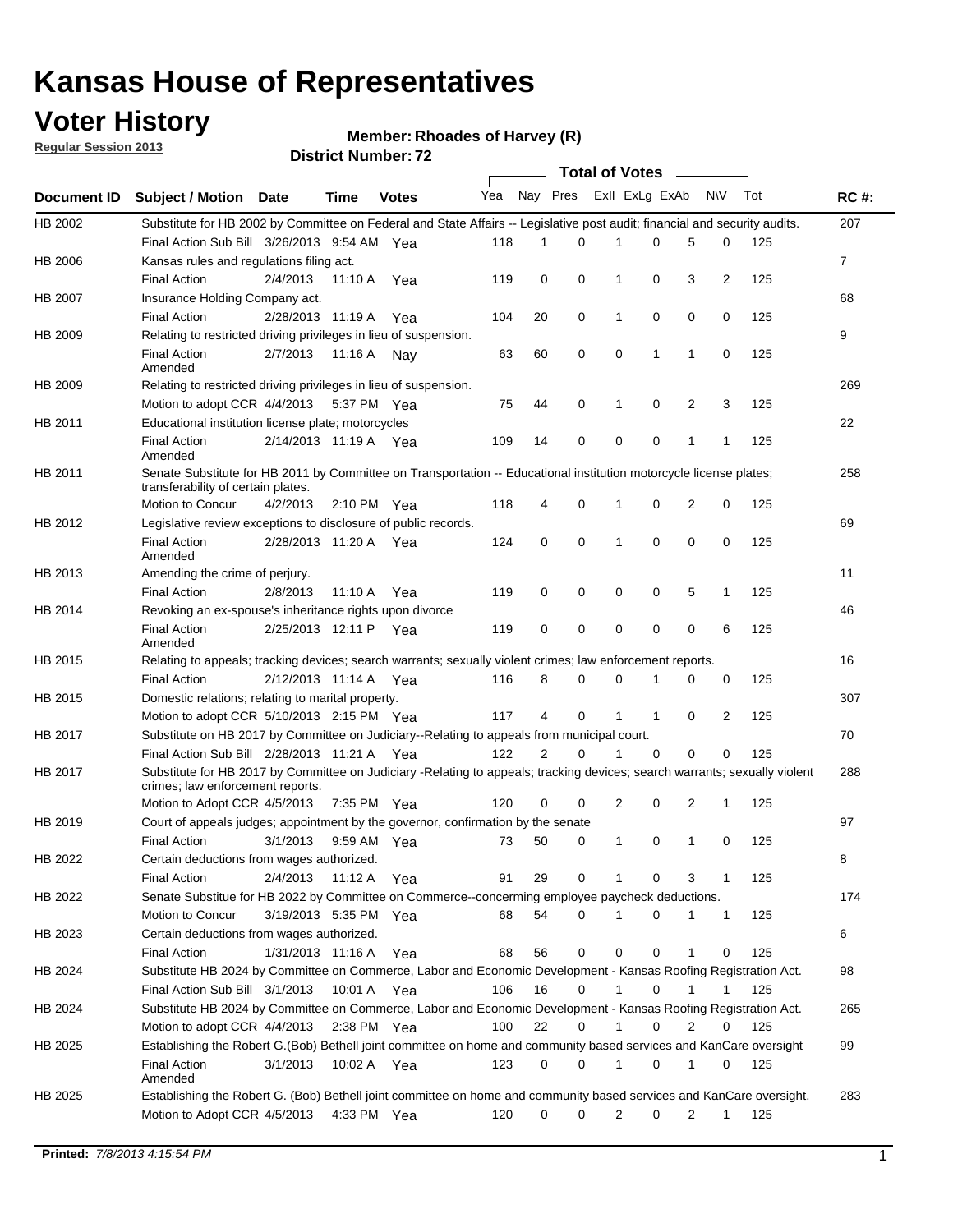## **Voter History**

**Regular Session 2013**

**Member: Rhoades of Harvey (R)** 

|             |                                                                                                                                                                                                                                                       |                       |         |              |     |                | <b>Total of Votes</b> |                |                |                |           |     |             |
|-------------|-------------------------------------------------------------------------------------------------------------------------------------------------------------------------------------------------------------------------------------------------------|-----------------------|---------|--------------|-----|----------------|-----------------------|----------------|----------------|----------------|-----------|-----|-------------|
| Document ID | <b>Subject / Motion Date</b>                                                                                                                                                                                                                          |                       | Time    | <b>Votes</b> | Yea | Nay Pres       |                       |                | Exll ExLg ExAb |                | <b>NV</b> | Tot | <b>RC#:</b> |
| HB 2028     | Providing for venue in Shawnee County District Court in certain forfeiture proceedings                                                                                                                                                                |                       |         |              |     |                |                       |                |                |                |           |     | 12          |
|             | <b>Final Action</b><br>Amended                                                                                                                                                                                                                        | 2/8/2013              | 11:12 A | Yea          | 119 | 1              | $\Omega$              | $\mathbf 0$    | 0              | 5              | 0         | 125 |             |
| HB 2028     | Providing for venue in Shawnee County District Court in certain forfeiture proceedings<br>Motion to Concur                                                                                                                                            | 3/25/2013 9:36 AM     |         | <b>NV</b>    | 120 | 0              | 0                     | 2              | 0              | 2              | 1         | 125 | 199         |
| HB 2030     | Creating wounded warrior deer hunting permits for injured combat veterans.                                                                                                                                                                            |                       |         |              |     |                |                       |                |                |                |           |     | 25          |
|             | <b>Final Action</b><br>Amended                                                                                                                                                                                                                        | 2/15/2013 11:16 A Yea |         |              | 115 | 0              | 0                     | 2              | $\overline{2}$ | 3              | 3         | 125 |             |
| HB 2033     | Concerning the regulation of knives                                                                                                                                                                                                                   |                       |         |              |     |                |                       |                |                |                |           |     | 143         |
|             | <b>Final Action</b>                                                                                                                                                                                                                                   | 3/7/2013              | 12:12 P | Yea          | 93  | 28             | 0                     | 1              | 0              | 3              | 0         | 125 |             |
| HB 2033     | Concerning the regulation of knives.                                                                                                                                                                                                                  |                       |         |              |     |                |                       |                |                |                |           |     | 270         |
|             | Motion to adopt CCR 4/4/2013                                                                                                                                                                                                                          |                       |         | 5:43 PM Yea  | 95  | 26             | 0                     | 1              | 0              | 3              | 0         | 125 |             |
| HB 2034     | Human trafficking; crimes of commercial sexual exploitation of a child, selling sexual relations, promoting the sale of sexual                                                                                                                        |                       |         |              |     |                |                       |                |                |                |           |     | 17          |
|             | relations and buying sexual relations; children in need of care; staff secure faciliies.<br><b>Final Action</b>                                                                                                                                       | 2/12/2013 11:16 A Yea |         |              | 124 | $\Omega$       | 0                     | 0              | 1              | 0              | 0         | 125 |             |
|             | Amended                                                                                                                                                                                                                                               |                       |         |              |     |                |                       |                |                |                |           |     |             |
| HB 2034     | S Sub for HB 2034 by Committee on Judiciary - Human trafficking; crimes of commercial sexual exploitation of a child, selling<br>sexual relations, promoting the sale of sexual relations and buying sexual relations; children in need of care;staff |                       |         |              |     |                |                       |                |                |                |           |     | 282         |
|             | Motion to Adopt CCR 4/5/2013 4:18 PM Yea                                                                                                                                                                                                              |                       |         |              | 120 | $\Omega$       | 0                     | $\overline{2}$ | 0              | $\overline{2}$ | 1         | 125 |             |
| HB 2035     | Cities; experience requirements for plumbers, electricians and certain mechanical contractors.                                                                                                                                                        |                       |         |              |     |                |                       |                |                |                |           |     | 29          |
|             | <b>Final Action</b>                                                                                                                                                                                                                                   | 2/18/2013 11:16 A     |         | Yea          | 117 | $\overline{2}$ | 0                     | 2              | 0              | 4              | 0         | 125 |             |
| HB 2037     | Public property; religious displays; other displays.                                                                                                                                                                                                  |                       |         |              |     |                |                       |                |                |                |           |     | 176         |
|             | <b>Final Action</b>                                                                                                                                                                                                                                   | 3/20/2013 10:27 A     |         | Yea          | 120 | 3              | 0                     | 1              | 0              | 1              | 0         | 125 |             |
| HB 2041     | Criminal history record information; definition; municipal court reporting; district court reporting.                                                                                                                                                 |                       |         |              |     |                |                       |                |                |                |           |     | 19          |
|             | <b>Final Action</b>                                                                                                                                                                                                                                   | 2/13/2013 11:23 A     |         | Yea          | 119 | 3              | 0                     | 0              | 0              | 3              | 0         | 125 |             |
| HB 2042     | Appraisal of property for taxation purposes; appeals; changes.                                                                                                                                                                                        |                       |         |              |     |                |                       |                |                |                |           |     | 158         |
|             | <b>Final Action</b><br>Amended                                                                                                                                                                                                                        | 3/18/2013 11:19 A Yea |         |              | 109 | 12             | 0                     | $\overline{2}$ | $\mathbf 0$    | $\overline{2}$ | 0         | 125 |             |
| HB 2043     | Aggravated battery; driving under the influence.                                                                                                                                                                                                      |                       |         |              |     |                |                       |                |                |                |           |     | 100         |
|             | <b>Final Action</b><br>Amended                                                                                                                                                                                                                        | 3/1/2013              |         | 10:03 A Yea  | 123 | 0              | 0                     | 1              | 0              | 1              | 0         | 125 |             |
| HB 2043     | Senate Substitute for HB 2043 by Committee on Judiciary - Attorney general; duties and responsibilities; notice of intent to<br>seek the death penalty.                                                                                               |                       |         |              |     |                |                       |                |                |                |           |     | 271         |
|             | Motion to adopt CCR 4/4/2013                                                                                                                                                                                                                          |                       |         | 5:48 PM Yea  | 121 | 0              | 0                     | 1              | 0              | 3              | 0         | 125 |             |
| HB 2044     | Increasing the penalty for a person who distributes a controlled substance that causes great bodily harm or death.                                                                                                                                    |                       |         |              |     |                |                       |                |                |                |           |     | 101         |
|             | <b>Final Action</b><br>Amended                                                                                                                                                                                                                        | 3/1/2013              | 10:05 A | Yea          | 112 | 11             | 0                     | 1              | 0              | 1              | 0         | 125 |             |
| HB 2047     | Requiring certain municipalities to vote to increase property tax revenues over previous year when such increase exceeds<br>inflation; publication.                                                                                                   |                       |         |              |     |                |                       |                |                |                |           |     | 186         |
|             | <b>Final Action</b><br>Amended                                                                                                                                                                                                                        | 3/21/2013 11:29 A Yea |         |              | 68  | 53             | 0                     | 1              | 0              | 3              | 0         | 125 |             |
| HB 2049     | Kansas department of agriculture; increasing certain fees and eliminating sunsets on various program fees.                                                                                                                                            |                       |         |              |     |                |                       |                |                |                |           |     | 59          |
|             | <b>Final Action</b><br>Amended                                                                                                                                                                                                                        | 2/27/2013 12:23 P     |         | Nav          | 77  | 46             | 0                     | 1              | 0              | 1              | 0         | 125 |             |
| HB 2049     | Kansas department of agriculture; increasing certain fees; concerning sunsets on various program fees.                                                                                                                                                |                       |         |              |     |                |                       |                |                |                |           |     | 324         |
|             | Motion to adopt CCR 6/2/2013                                                                                                                                                                                                                          |                       | 12:28 A | Yea          | 45  | 64             | 0                     | $\mathbf{1}$   | 0              | 6              | 9         | 125 |             |
| HB 2050     | Agriculture; agricultural chemical registration; pesticide business liablity insurance; repeal of the Kansas agricultural liming<br>materials act.                                                                                                    |                       |         |              |     |                |                       |                |                |                |           |     | 60          |
|             | <b>Final Action</b><br>Amended                                                                                                                                                                                                                        | 2/27/2013 12:25 P     |         | Yea          | 103 | 20             | 0                     |                | 0              | 1              | 0         | 125 |             |
| HB 2051     | Substitute for HB 2051 by Committee on Agriculture and Natural Resources--Amending provisions relating to dams,<br>obstructions, sstreams and water flex accounts and transfer permits.                                                               |                       |         |              |     |                |                       |                |                |                |           |     | 50          |
|             | Final Action Sub Bill 2/26/2013 2:12 PM Yea                                                                                                                                                                                                           |                       |         |              | 117 | 2              | 0                     | 0              | 0              | 0              | 6         | 125 |             |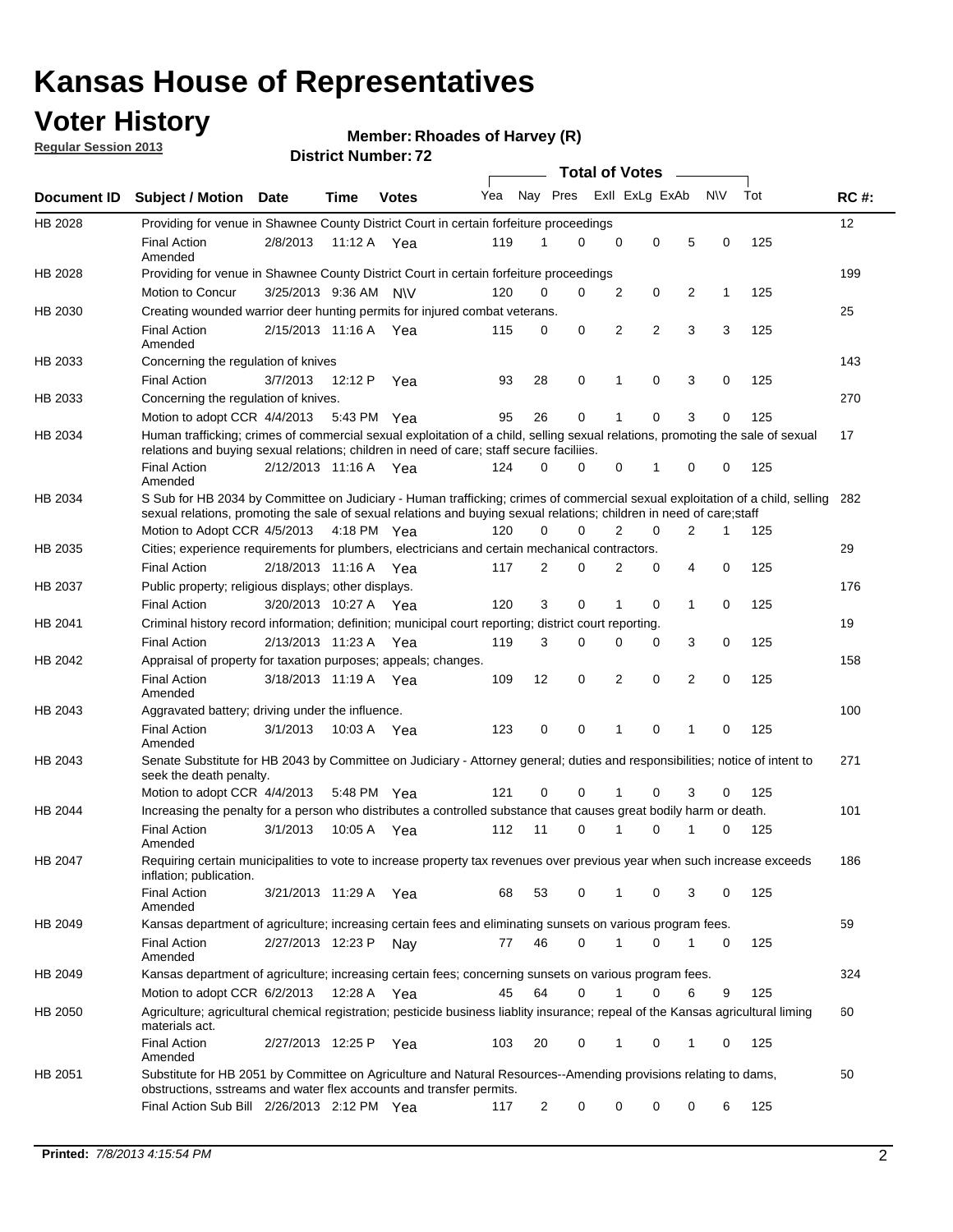## **Voter History**

**Member: Rhoades of Harvey (R)** 

**Regular Session 2013**

|             |                                                                                                                                                                                                                                          |                       |         | ו הסעוווענו וענוווע <del>כ</del> ו ווא |     |                |                         | Total of Votes – |                |                |                |                |     |             |
|-------------|------------------------------------------------------------------------------------------------------------------------------------------------------------------------------------------------------------------------------------------|-----------------------|---------|----------------------------------------|-----|----------------|-------------------------|------------------|----------------|----------------|----------------|----------------|-----|-------------|
| Document ID | <b>Subject / Motion Date</b>                                                                                                                                                                                                             |                       | Time    | <b>Votes</b>                           | Yea |                | Nay Pres Exll ExLg ExAb |                  |                |                |                | N\V            | Tot | <b>RC#:</b> |
| HB 2052     | Discharging a firearm inside or into a city; unlawful acts; exceptions.                                                                                                                                                                  |                       |         |                                        |     |                |                         |                  |                |                |                |                |     | 155         |
|             | <b>Final Action</b><br>Amended                                                                                                                                                                                                           | 3/14/2013 11:20 A Yea |         |                                        | 121 | $\overline{2}$ | 0                       |                  | $\Omega$       | 0              | 2              | 0              | 125 |             |
| HB 2052     | Senate Substitute for HB 2052 by Committee on Federal and State Affairs - Concerning firearms; personal and family<br>protection act; concealed handguns in public building; other changes; unlawful discharge of a firearm inside city. |                       |         |                                        |     |                |                         |                  |                |                |                |                |     | 300         |
|             | Motion to Adopt CCR 4/5/2013 10:24 P Yea                                                                                                                                                                                                 |                       |         |                                        | 104 | 16             | $\Omega$                |                  | 2              | 0              | 2              | 1              | 125 |             |
| HB 2055     | Personal and Familly Protection Act; public buildings; adequate security.                                                                                                                                                                |                       |         |                                        |     |                |                         |                  |                |                |                |                |     | 156         |
|             | <b>Final Action</b><br>Amended                                                                                                                                                                                                           | 3/14/2013 11:26 A Yea |         |                                        | 84  | 38             | 0                       |                  | 0              | 0              | 2              | $\mathbf{1}$   | 125 |             |
| HB 2057     | Concerning property taxation; relating to county appraisers; appointing interim appraiser.                                                                                                                                               |                       |         |                                        |     |                |                         |                  |                |                |                |                |     | 208         |
|             | <b>Final Action</b>                                                                                                                                                                                                                      | 3/26/2013 9:55 AM Yea |         |                                        | 119 | 0              | 0                       |                  | 1              | 0              | 5              | 0              | 125 |             |
| HB 2058     | Taxation of helium and certain other gases under mineral severance tax, and prohibition of certain refunds related thereto.                                                                                                              |                       |         |                                        |     |                |                         |                  |                |                |                |                |     | 159         |
|             | <b>Final Action</b>                                                                                                                                                                                                                      | 3/18/2013 11:21 A Yea |         |                                        | 119 | 2              | 0                       |                  | 2              | $\Omega$       | 2              | $\Omega$       | 125 |             |
| HB 2059     | Income tax deductions and modifications and severance tax exemptions; basis of partner's interest and shareholder's stock;<br>statutory clarification.                                                                                   |                       |         |                                        |     |                |                         |                  |                |                |                |                |     | 14          |
|             | <b>Final Action</b><br>Amended                                                                                                                                                                                                           | 2/11/2013 11:42 A     |         | Yea                                    | 122 | 2              | 0                       |                  | $\Omega$       | 0              | 1              | 0              | 125 |             |
| HB 2059     | Income tax deductions and modifications and severance tax exemptions; basis of partner's interest and shareholder's stock;<br>statutory clarification.                                                                                   |                       |         |                                        |     |                |                         |                  |                |                |                |                |     | 293         |
|             | Motion to Concur                                                                                                                                                                                                                         | 4/5/2013              |         | 8:14 PM Nav                            | 0   | - 120          | 0                       |                  | 2              | 0              | 2              | 1              | 125 |             |
| HB 2059     | Income tax rates, deductions and credits; rural opportunity zones; sales tax rates and distribution of revenue; severance tax;<br>and property tax exemptions for IRB property and property damaged by natural disaster.                 |                       |         |                                        |     |                |                         |                  |                |                |                |                |     | 322         |
|             | Motion to adopt CCR 6/2/2013                                                                                                                                                                                                             |                       | 12:11 A | Nay                                    | 69  | 45             | 0                       |                  | $\mathbf{1}$   | 0              | 6              | 4              | 125 |             |
| HB 2060     | Prohibiting certain confined persons from receiving food sales tax refunds and homestead property tax refunds.                                                                                                                           |                       |         |                                        |     |                |                         |                  |                |                |                |                |     | 10          |
|             | <b>Final Action</b><br>Amended                                                                                                                                                                                                           | 2/7/2013              | 11:18 A | Yea                                    | 123 | 0              | $\Omega$                |                  | $\Omega$       | 1              | 1              | 0              | 125 |             |
| HB 2065     | Creating the crime of home improvement fraud.                                                                                                                                                                                            |                       |         |                                        |     |                |                         |                  |                |                |                |                |     | 20          |
|             | <b>Final Action</b><br>Amended                                                                                                                                                                                                           | 2/13/2013 11:26 A Yea |         |                                        | 106 | 16             | $\mathbf 0$             |                  | 0              | 0              | 3              | 0              | 125 |             |
| HB 2066     | Physical therapists; evaluation and treatment of patients.                                                                                                                                                                               |                       |         |                                        |     |                |                         |                  |                |                |                |                |     | 26          |
|             | <b>Final Action</b><br>Amended                                                                                                                                                                                                           | 2/15/2013 11:18 A Yea |         |                                        | 98  | 16             | $\mathbf 0$             |                  | $\overline{2}$ | $\overline{2}$ | 3              | 4              | 125 |             |
| HB 2067     | Board of nursing; assistant attorneys general.                                                                                                                                                                                           |                       |         |                                        |     |                |                         |                  |                |                |                |                |     | 15          |
|             | <b>Final Action</b>                                                                                                                                                                                                                      | 2/11/2013 11:44 A Yea |         |                                        | 123 | 1              | $\mathbf 0$             |                  | 0              | 0              | 1              | 0              | 125 |             |
| HB 2069     | Public policy; certain city ordinances and county resolutions declared void.                                                                                                                                                             |                       |         |                                        |     |                |                         |                  |                |                |                |                |     | 102         |
|             | <b>Final Action</b><br>Amended                                                                                                                                                                                                           | 3/1/2013              | 10:06 A | Yea                                    | 92  | 31             | $\mathbf 0$             |                  | 1              | $\Omega$       | 1              | $\mathbf 0$    | 125 |             |
| HB 2069     | Public policy; certain city ordinances and county resolutions declared void.                                                                                                                                                             |                       |         |                                        |     |                |                         |                  |                |                |                |                |     | 292         |
|             | Motion to Concur                                                                                                                                                                                                                         | 4/5/2013              |         | 8:04 PM Yea                            | 88  | 32             | 0                       |                  | 2              | 0              | $\overline{2}$ | 1              | 125 |             |
| HB 2070     | Appearance bond conditions; surety and bounty hunter regulation.                                                                                                                                                                         |                       |         |                                        |     |                |                         |                  |                |                |                |                |     | 103         |
|             | <b>Final Action</b><br>Amended                                                                                                                                                                                                           | 3/1/2013              |         | 10:08 A Yea                            | 122 | $\mathbf{1}$   | 0                       |                  | $\mathbf{1}$   | 0              | 1              | 0              | 125 |             |
| HB 2074     | Cities and counties; solid waste disposal areas; restrictions.                                                                                                                                                                           |                       |         |                                        |     |                |                         |                  |                |                |                |                |     | 139         |
|             | <b>Emergency Final</b><br><b>Action Amend</b>                                                                                                                                                                                            | 3/1/2013              |         | 1:11 PM Yea                            | 102 | 19             | 0                       |                  | $\mathbf{1}$   | 0              | $\mathbf{1}$   | $\overline{2}$ | 125 |             |
| HB 2075     | Cities; qualifications and rehabilitation of abandoned property.                                                                                                                                                                         |                       |         |                                        |     |                |                         |                  |                |                |                |                |     | 61          |
|             | <b>Final Action</b><br>Amended                                                                                                                                                                                                           | 2/27/2013 12:27 P Nay |         |                                        | 72  | 51             | 0                       |                  | 1              | 0              | 1              | 0              | 125 |             |
| HB 2077     | Granting professional licenses to military service members.<br><b>Final Action</b><br>Amended                                                                                                                                            | 2/26/2013 2:13 PM Yea |         |                                        | 119 | 0              | 0                       |                  | $\overline{2}$ | 0              | 2              | 2              | 125 | 51          |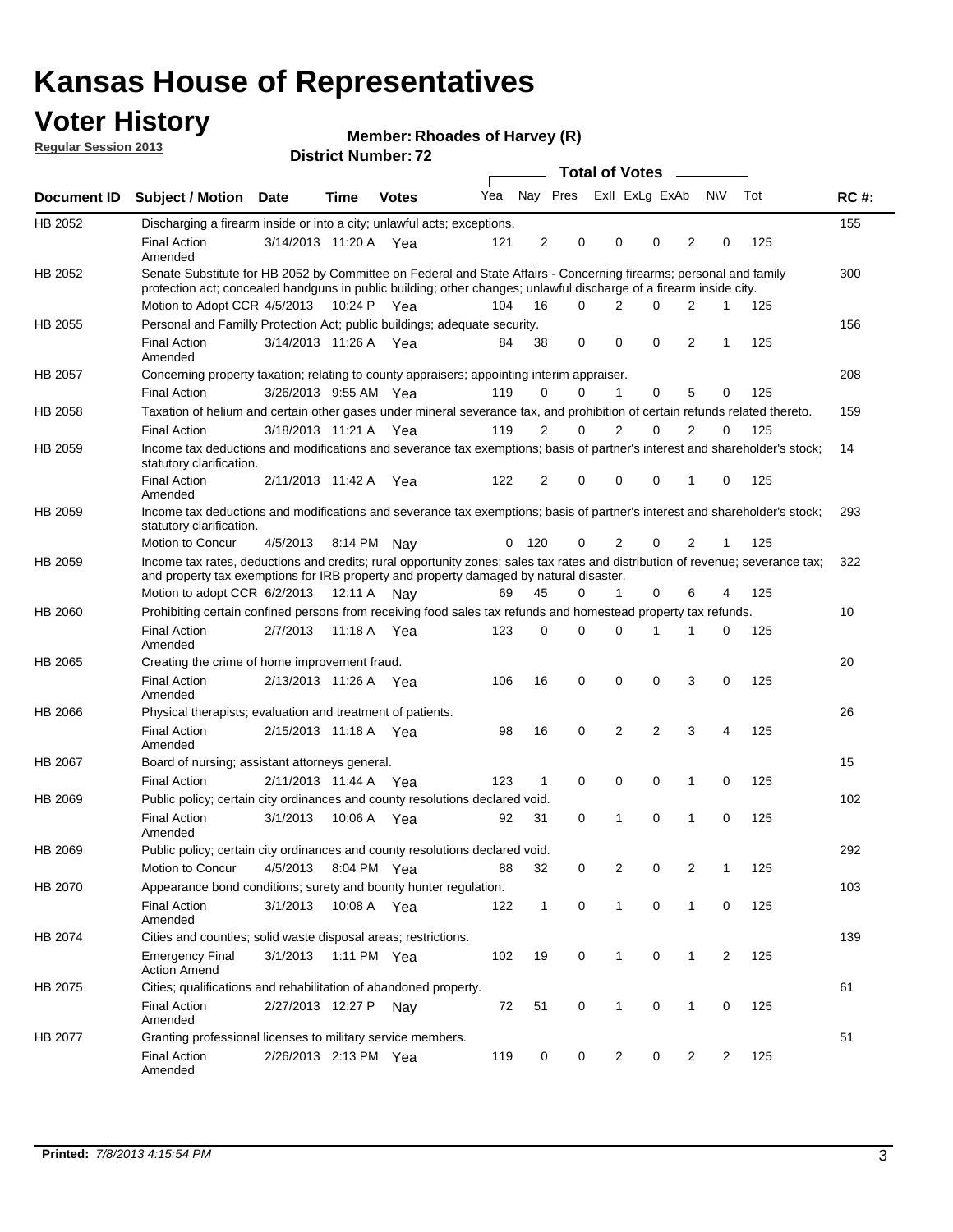## **Voter History**

**Member: Rhoades of Harvey (R)** 

**Regular Session 2013**

|                    |                                                                                                                                                                                                       |                       |             | PIJU IVI I VUI II IVI I <i>L</i> |              |              |   | <b>Total of Votes</b> |             | $\overline{\phantom{a}}$ |             |     |             |
|--------------------|-------------------------------------------------------------------------------------------------------------------------------------------------------------------------------------------------------|-----------------------|-------------|----------------------------------|--------------|--------------|---|-----------------------|-------------|--------------------------|-------------|-----|-------------|
| <b>Document ID</b> | <b>Subject / Motion Date</b>                                                                                                                                                                          |                       | <b>Time</b> | <b>Votes</b>                     | Yea Nay Pres |              |   | Exll ExLg ExAb        |             |                          | <b>NV</b>   | Tot | <b>RC#:</b> |
| HB 2078            | Authorizing certain licensing boards to accept education, training or experience completed in the military towards licensure in<br>this state.                                                        |                       |             |                                  |              |              |   |                       |             |                          |             |     | 52          |
|                    | <b>Final Action</b><br>Amended                                                                                                                                                                        | 2/26/2013 2:14 PM Yea |             |                                  | 119          | 0            | 0 | 2                     | 0           | 2                        | 2           | 125 |             |
| HB 2078            | Authorizing certain licensing boards to accept education, training or experience of military service members towards obtaining 275<br>licensure in this state.                                        |                       |             |                                  |              |              |   |                       |             |                          |             |     |             |
|                    | Motion to adopt CCR 4/5/2013                                                                                                                                                                          |                       | 11:42 A     | Yea                              | 120          | 0            | 0 | $\overline{2}$        | 0           | 3                        | 0           | 125 |             |
| HB 2081            | Forfeiture of property related to violations of certain criminal acts.                                                                                                                                |                       |             |                                  |              |              |   |                       |             |                          |             |     | 18          |
|                    | <b>Final Action</b><br>Amended                                                                                                                                                                        | 2/12/2013 11:17 A Yea |             |                                  | 124          | 0            | 0 | $\Omega$              | 1           | 0                        | 0           | 125 |             |
| HB 2081            | Forfeiture of property related to violations of certain criminal acts.                                                                                                                                |                       |             |                                  |              |              |   |                       |             |                          |             |     | 306         |
|                    | Motion to adopt CCR 5/10/2013 10:38 A ExAb                                                                                                                                                            |                       |             |                                  | 121          | 0            | 0 | 1                     | 1           | 2                        | 0           | 125 |             |
| HB 2083            | Public employees relations boards; assessment of certain costs.                                                                                                                                       |                       |             |                                  |              |              |   |                       |             |                          |             |     | 104         |
|                    | <b>Final Action</b><br>Amended                                                                                                                                                                        | 3/1/2013              | 10:09 A     | Yea                              | 87           | 36           | 0 | 1                     | $\mathbf 0$ | 1                        | $\mathbf 0$ | 125 |             |
| HB 2084            | Tax credits for community services contributions; youth apprenticeship and entrepreneurship.                                                                                                          |                       |             |                                  |              |              |   |                       |             |                          |             |     | 105         |
|                    | <b>Final Action</b><br>Amended                                                                                                                                                                        | 3/1/2013              | 10:11 A     | Yea                              | 120          | 3            | 0 | 1                     | $\mathbf 0$ | 1                        | 0           | 125 |             |
| HB 2084            | Tax credits for community services contributions; youth apprenticeship and entrepreneurship.                                                                                                          |                       |             |                                  |              |              |   |                       |             |                          |             |     | 316         |
|                    | Sub Motion to Concur 5/24/2013 9:33 AM Nav                                                                                                                                                            |                       |             |                                  | 5            | - 109        | 0 |                       | 0           | 9                        | 1           | 125 |             |
| HB 2086            | Eligible infrastructure costs for tax increment financing and community improvement districts; bond repayment tax revenue<br>pledge requirements.                                                     |                       |             |                                  |              |              |   |                       |             |                          |             |     | 160         |
|                    | <b>Final Action</b>                                                                                                                                                                                   | 3/18/2013 11:24 A     |             | Yea                              | 61           | 60           | 0 | 2                     | 0           | $\overline{2}$           | 0           | 125 |             |
| HB 2086            | Eligible infrastructure costs for tax increment financing and community improvement districts; bond repayment tax revenue<br>pledge requirements.                                                     |                       |             |                                  |              |              |   |                       |             |                          |             |     | 173         |
|                    | <b>Final Action</b>                                                                                                                                                                                   | 3/19/2013 5:25 PM     |             | Nay                              | 81           | 41           | 0 | 1                     | 0           | 1                        | 1           | 125 |             |
| HB 2091            | Publication of delinguent personal property tax statements.                                                                                                                                           |                       |             |                                  |              |              |   |                       |             |                          |             |     | 161         |
|                    | <b>Final Action</b><br>Amended                                                                                                                                                                        | 3/18/2013 11:25 A     |             | Yea                              | 81           | 40           | 0 | 2                     | 0           | $\overline{2}$           | 0           | 125 |             |
| HB 2093            | Amending the crime of identity theft.                                                                                                                                                                 |                       |             |                                  |              |              |   |                       |             |                          |             |     | 106         |
|                    | <b>Final Action</b><br>Amended                                                                                                                                                                        | 3/1/2013              | 10:12 A     | Yea                              | 123          | 0            | 0 | 1                     | $\Omega$    | 1                        | 0           | 125 |             |
| HB 2093            | Senate Substitute for HB 2093 by Committee on Judiciary - Identity theft and identity fraud; unlawful acts concerning<br>computers; DNA testing and exculpatory evidence; murder in the first degree. |                       |             |                                  |              |              |   |                       |             |                          |             |     | 289         |
|                    | Motion to Adopt CCR 4/5/2013 7:49 PM Yea                                                                                                                                                              |                       |             |                                  | 118          | 2            | 0 | 2                     | 0           | 2                        | 1           | 125 |             |
| HB 2094            | Student electronic privacy at public and private postsecondary educational institutions.                                                                                                              |                       |             |                                  |              |              |   |                       |             |                          |             |     | 164         |
|                    | <b>Final Action</b><br>Amended                                                                                                                                                                        | 3/19/2013 10:33 A     |             | Yea                              | 123          | 0            | 0 | 1                     | 0           | 1                        | 0           | 125 |             |
| HB 2096            | Local governmental entities and investment of public moneys.<br><b>Final Action</b>                                                                                                                   | 2/14/2013 11:21 A     |             | Yea                              | 123          | 0            | 0 | 0                     | 0           | 1                        | 1           | 125 | 23          |
| HB 2099            | Insurance- updating certain statutory references.                                                                                                                                                     |                       |             |                                  |              |              |   |                       |             |                          |             |     | 71          |
|                    | <b>Final Action</b><br>Amended                                                                                                                                                                        | 2/28/2013 11:23 A     |             | Yea                              | 124          | 0            | 0 | 1                     | 0           | 0                        | 0           | 125 |             |
| HB 2101            | Interstate transmission siting compact.                                                                                                                                                               |                       |             |                                  |              |              |   |                       |             |                          |             |     | 209         |
|                    | <b>Final Action</b><br>Amended                                                                                                                                                                        | 3/26/2013 9:56 AM Yea |             |                                  | 118          | $\mathbf{1}$ | 0 | 1                     | 0           | 5                        | 0           | 125 |             |
| HB 2105            | Substitute HB 2105 by Committee on Commerce, Labor and Economic Development - Employment security law.                                                                                                |                       |             |                                  |              |              |   |                       |             |                          |             |     | 107         |
|                    | Final Action Sub Bill 3/1/2013                                                                                                                                                                        |                       | 10:13 A Yea |                                  | 88           | 35           | 0 |                       | 0           | 1                        | 0           | 125 |             |
| HB 2105            | Substitute HB 2105 by Committee on Commerce, Labor and Economic Development - Employment security law.                                                                                                |                       |             |                                  |              |              |   |                       |             |                          |             |     | 298         |
|                    | Motion to adopt CCR 4/5/2013                                                                                                                                                                          |                       | 9:46 PM Yea |                                  | 89           | 31           | 0 | 2                     | 0           | 2                        | 1           | 125 |             |
| HB 2106            | Portable electronics insurance act.                                                                                                                                                                   |                       |             |                                  |              |              |   |                       |             |                          |             |     | 133         |
|                    |                                                                                                                                                                                                       |                       |             |                                  |              |              |   | $\mathbf{1}$          |             | $\mathbf{1}$             |             | 125 |             |
|                    | <b>Emergency Final</b><br>Action                                                                                                                                                                      | 3/1/2013              | 1:03 PM Yea |                                  | 117          | 4            | 0 |                       | 0           |                          | 2           |     |             |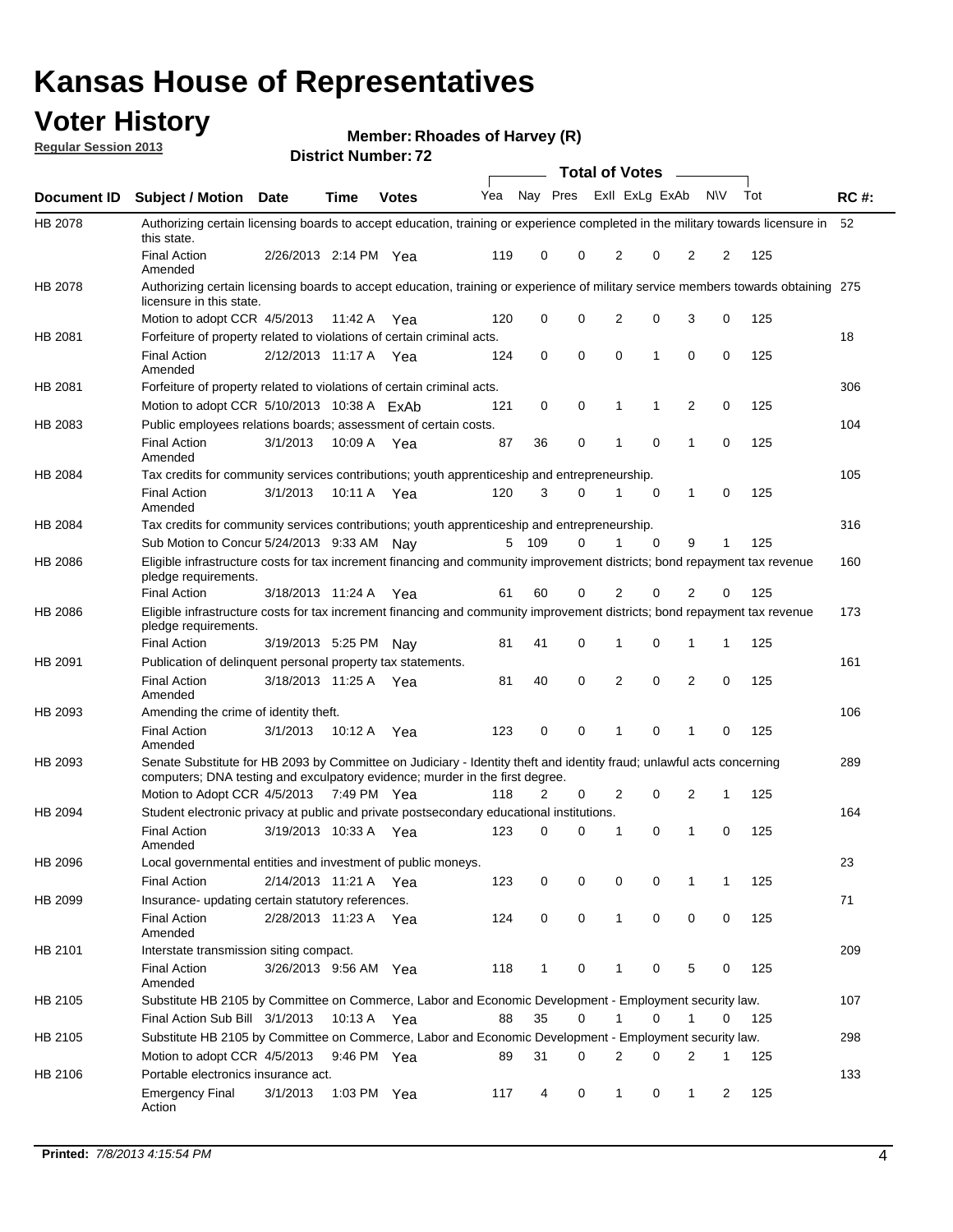## **Voter History**

**Member: Rhoades of Harvey (R)** 

**Regular Session 2013**

|             |                                                                                                                                                                                                                                                                      |                       | ו הסעוווענו וענווע <del>ט</del> |              |     |              | <b>Total of Votes</b> |                |   | $\overline{\phantom{a}}$ |                |     |             |
|-------------|----------------------------------------------------------------------------------------------------------------------------------------------------------------------------------------------------------------------------------------------------------------------|-----------------------|---------------------------------|--------------|-----|--------------|-----------------------|----------------|---|--------------------------|----------------|-----|-------------|
| Document ID | <b>Subject / Motion</b>                                                                                                                                                                                                                                              | <b>Date</b>           | <b>Time</b>                     | <b>Votes</b> | Yea | Nay Pres     |                       | Exll ExLg ExAb |   |                          | <b>NV</b>      | Tot | <b>RC#:</b> |
| HB 2107     | Insurance; enacting the electronic notice and document act.                                                                                                                                                                                                          |                       |                                 |              |     |              |                       |                |   |                          |                |     | 134         |
|             | <b>Emergency Final</b><br><b>Action Amend</b>                                                                                                                                                                                                                        | 3/1/2013              | 1:04 PM Yea                     |              | 121 | 0            | 0                     | 1              | 0 | 1                        | 2              | 125 |             |
| HB 2107     | Insurance; enacting the electronic notice and document act, return of premiums separate from the notice of adverse<br>underwriting decision, statutory updates, uninsurable health plan increase in lifetime limit, mandate lite, certain company<br>dividend plans. |                       |                                 |              |     |              |                       |                |   |                          |                |     | 281         |
|             | Motion to Adopt CCR 4/5/2013                                                                                                                                                                                                                                         |                       | 4:06 PM Yea                     |              | 69  | 50           | 0                     | 2              | 0 | 3                        | $\mathbf{1}$   | 125 |             |
| HB 2109     | School finance; military pupil count.                                                                                                                                                                                                                                |                       |                                 |              |     |              |                       |                |   |                          |                |     | 108         |
|             | <b>Final Action</b>                                                                                                                                                                                                                                                  | 3/1/2013              | 10:15A                          | Nav          | 104 | 19           | 0                     | 1              | 0 | $\mathbf{1}$             | 0              | 125 |             |
| HB 2109     | Enacting the Kansas children's protection act.                                                                                                                                                                                                                       |                       |                                 |              |     |              |                       |                |   |                          |                |     | 277         |
|             | Motion to Adopt CCR 4/5/2013                                                                                                                                                                                                                                         |                       | 12:31 P Yea                     |              | 116 | 2            | 0                     | $\overline{2}$ | 0 | 3                        | 2              | 125 |             |
| HB 2112     | Campaign finance; transfer of campaign money to another candidacy.                                                                                                                                                                                                   |                       |                                 |              |     |              |                       |                |   |                          |                |     | 72          |
|             | <b>Final Action</b><br>Amended                                                                                                                                                                                                                                       | 2/28/2013 11:25 A Yea |                                 |              | 95  | 29           | 0                     | 1              | 0 | 0                        | 0              | 125 |             |
| HB 2114     | Debt setoff: collection assistance fee.                                                                                                                                                                                                                              |                       |                                 |              |     |              |                       |                |   |                          |                |     | 21          |
|             | <b>Final Action</b>                                                                                                                                                                                                                                                  | 2/13/2013 11:34 A     |                                 | Nay          | 90  | 32           | 0                     | 0              | 0 | 3                        | 0              | 125 |             |
| HB 2115     | Relating to the employment of retired judges and justices.                                                                                                                                                                                                           |                       |                                 |              |     |              |                       |                |   |                          |                |     | 73          |
|             | <b>Final Action</b>                                                                                                                                                                                                                                                  | 2/28/2013 11:27 A     |                                 | Yea          | 124 | 0            | 0                     | 1              | 0 | 0                        | 0              | 125 |             |
| HB 2115     | Courts; employment of retired judges and justices; court debt setoff.                                                                                                                                                                                                |                       |                                 |              |     |              |                       |                |   |                          |                |     | 309         |
|             | Motion to Adopt CCR 5/14/2013 2:14 PM Yea                                                                                                                                                                                                                            |                       |                                 |              | 100 | 13           | 0                     | 1              | 0 | 9                        | 2              | 125 |             |
| HB 2118     | Preservation of historic property; environs authority deleted.                                                                                                                                                                                                       |                       |                                 |              |     |              |                       |                |   |                          |                |     | 62          |
|             | <b>Final Action</b>                                                                                                                                                                                                                                                  | 2/27/2013 12:30 P     |                                 | Yea          | 99  | 24           | 0                     | 1              | 0 | $\mathbf{1}$             | 0              | 125 |             |
| HB 2120     | Updating provisions relating to the Kansas bureau of investigations DNA database.                                                                                                                                                                                    |                       |                                 |              |     |              |                       |                |   |                          |                |     | 109         |
|             | <b>Final Action</b><br>Amended                                                                                                                                                                                                                                       | 3/1/2013              | 10:16 A                         | Yea          | 121 | 2            | 0                     | 1              | 0 | 1                        | 0              | 125 |             |
| HB 2120     | Updating provisions relating to DNA collection and DNA evidence; amending the definition of a bet for purposes of the Kansas 302<br>criminal code; sentencing for possession of a firearm during a drug felony<br>Motion to adopt CCR 5/9/2013 11:32 A               |                       |                                 | Nav          | 74  | 49           | 0                     | 1              | 0 | $\mathbf 1$              | 0              | 125 |             |
| HB 2122     | Real estate brokers and salespersons; licensing requirements; sales transaction requirements.                                                                                                                                                                        |                       |                                 |              |     |              |                       |                |   |                          |                |     | 37          |
|             | <b>Final Action</b><br>Amended                                                                                                                                                                                                                                       | 2/20/2013 11:13 A Yea |                                 |              | 121 | 1            | 0                     |                | 0 | 2                        | 0              | 125 |             |
| HB 2125     | Increasing real estate broker's and salesperson's license fees.                                                                                                                                                                                                      |                       |                                 |              |     |              |                       |                |   |                          |                |     | 38          |
|             | <b>Final Action</b>                                                                                                                                                                                                                                                  | 2/20/2013 12:16 P     |                                 | Nay          | 71  | 50           | 1                     | 0              | 0 | 0                        | 3              | 125 |             |
| HB 2128     | Open records act; exceptions.                                                                                                                                                                                                                                        |                       |                                 |              |     |              |                       |                |   |                          |                |     | 74          |
|             | <b>Final Action</b><br>Amended                                                                                                                                                                                                                                       | 2/28/2013 11:28 A     |                                 | Yea          | 124 | 0            | 0                     | 1              | 0 | 0                        | 0              | 125 |             |
| HB 2128     | Open records act; exceptions.                                                                                                                                                                                                                                        |                       |                                 |              |     |              |                       |                |   |                          |                |     | 259         |
|             | Motion to Concur                                                                                                                                                                                                                                                     | 4/3/2013              | 10:29 A                         | Yea          | 119 | 0            | 0                     | 1              | 0 | 3                        | 2              | 125 |             |
| HB 2130     | Elections; petition circulators.                                                                                                                                                                                                                                     |                       |                                 |              |     |              |                       |                |   |                          |                |     | 30          |
|             | <b>Final Action</b>                                                                                                                                                                                                                                                  | 2/18/2013 11:17 A     |                                 | Yea          | 118 | $\mathbf{1}$ | 0                     | $\overline{c}$ | 0 | 4                        | 0              | 125 |             |
| HB 2135     | Property tax exemption; military housing.                                                                                                                                                                                                                            |                       |                                 |              |     |              |                       |                |   |                          |                |     | 162         |
|             | <b>Final Action</b>                                                                                                                                                                                                                                                  | 3/18/2013 11:27 A     |                                 | Yea          | 117 | 4            | 0                     | $\overline{2}$ | 0 | 2                        | 0              | 125 |             |
| HB 2138     | Repealing statutes related to oil and gas.                                                                                                                                                                                                                           |                       |                                 |              |     |              |                       |                |   |                          |                |     | 53          |
|             | <b>Final Action</b><br>Amended                                                                                                                                                                                                                                       | 2/26/2013 2:16 PM Yea |                                 |              | 119 | 0            | 0                     | 2              | 0 | $\overline{2}$           | $\overline{2}$ | 125 |             |
| HB 2139     | Canceled warrants.                                                                                                                                                                                                                                                   |                       |                                 |              |     |              |                       |                |   |                          |                |     | 75          |
|             | <b>Final Action</b><br>Amended                                                                                                                                                                                                                                       | 2/28/2013 11:30 A     |                                 | Yea          | 99  | 25           | 0                     | 1              | 0 | 0                        | 0              | 125 |             |
| HB 2139     | Canceled warrants.                                                                                                                                                                                                                                                   |                       |                                 |              |     |              |                       |                |   |                          |                |     | 266         |
|             | Motion to Concur                                                                                                                                                                                                                                                     | 4/4/2013              | 2:40 PM Yea                     |              | 114 | 8            | 0                     | 1              | 0 | 2                        | 0              | 125 |             |
| HB 2140     | Repealing K.S.A. 72-60b03                                                                                                                                                                                                                                            |                       |                                 |              |     |              |                       |                |   |                          |                |     | 39          |
|             | <b>Final Action</b>                                                                                                                                                                                                                                                  | 2/20/2013 12:17 P     |                                 | Yea          | 122 | 0            | 0                     | 0              | 0 | 0                        | 3              | 125 |             |
|             |                                                                                                                                                                                                                                                                      |                       |                                 |              |     |              |                       |                |   |                          |                |     |             |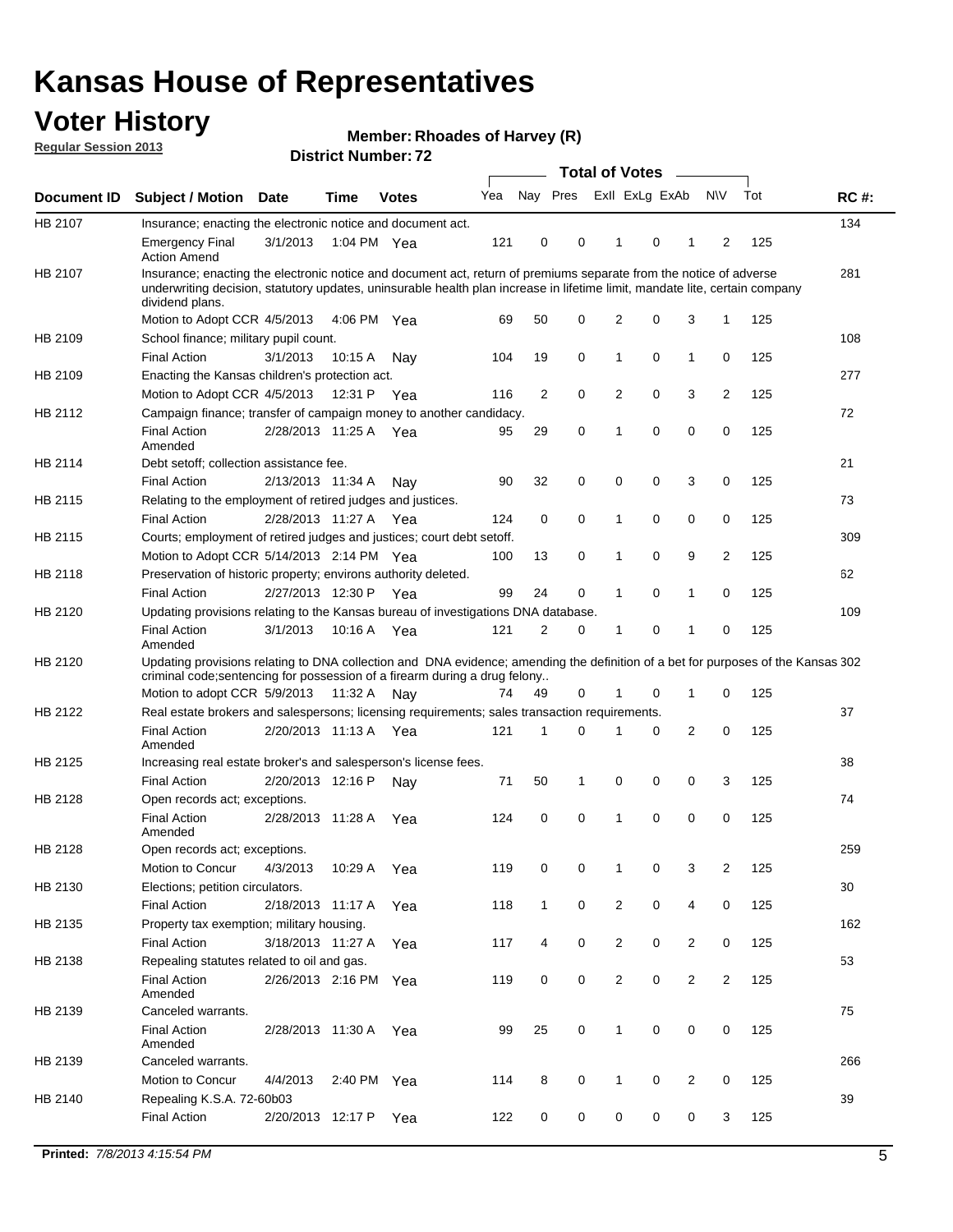**Voter History** 

**Member: Rhoades of Harvey (R)** 

**Regular Session 2013**

|                |                                                                                                                                              |          |                       |              |                             |    | <b>Total of Votes</b> |              |          | $\sim$      |     |     |             |
|----------------|----------------------------------------------------------------------------------------------------------------------------------------------|----------|-----------------------|--------------|-----------------------------|----|-----------------------|--------------|----------|-------------|-----|-----|-------------|
|                | Document ID Subject / Motion Date                                                                                                            |          | Time                  | <b>Votes</b> | Yea Nay Pres ExII ExLg ExAb |    |                       |              |          |             | N\V | Tot | <b>RC#:</b> |
| HB 2141        | Repealer; elections process for certain unified school districts.                                                                            |          |                       |              |                             |    |                       |              |          |             |     |     | 24          |
|                | <b>Final Action</b>                                                                                                                          |          | 2/14/2013 11:23 A     | Yea          | 123                         | 0  | 0                     | 0            | 0        | 1           | 1   | 125 |             |
| HB 2142        | Certain educational statutes concerning USD land transfers and higher education loan and grant programs.                                     |          |                       |              |                             |    |                       |              |          |             |     |     | 40          |
|                | <b>Final Action</b>                                                                                                                          |          | 2/20/2013 12:19 P     | Yea          | 122                         | 0  | 0                     | 0            | 0        | 0           | 3   | 125 |             |
| HB 2143        | Repealing outdated provisions relating to the purchase of certain real estate by the department of corrections.                              |          |                       |              |                             |    |                       |              |          |             |     |     | 34          |
|                | <b>Final Action</b>                                                                                                                          |          | 2/20/2013 11:09 A Yea |              | 122                         | 0  | 0                     |              | 0        | 2           | 0   | 125 |             |
| HB 2144        | Repealing unnecessary statutes relating to juveniles.                                                                                        |          |                       |              |                             |    |                       |              |          |             |     |     | 76          |
|                | <b>Final Action</b>                                                                                                                          |          | 2/28/2013 11:32 A Yea |              | 124                         | 0  | 0                     |              | 0        | 0           | 0   | 125 |             |
| <b>HB 2145</b> | Repealing K.S.A. 75-5028; concerning the sale of real estate by the secretary of transportation.                                             |          |                       |              |                             |    |                       |              |          |             |     |     | 35          |
|                | <b>Final Action</b>                                                                                                                          |          | 2/20/2013 11:11 A Yea |              | 122                         | 0  | 0                     |              | 0        | 2           | 0   | 125 |             |
| HB 2146        | Repealing the cancer drug repository program K.S.A. 2012 Supp. 65-1664 through 65-1667 and amending K.S.A. 2012 Supp. 77<br>65-1636.         |          |                       |              |                             |    |                       |              |          |             |     |     |             |
|                | <b>Final Action</b>                                                                                                                          |          | 2/28/2013 11:33 A     | Yea          | 124                         | 0  | 0                     |              | 0        | 0           | 0   | 125 |             |
| HB 2147        | Repealer; use of metric system on certain road signs and markers, moving of heavy vehicles on bridges or culverts, interstate 94<br>bridges. |          |                       |              |                             |    |                       |              |          |             |     |     |             |
|                | <b>Final Action</b>                                                                                                                          | 3/1/2013 |                       | 9:52 AM Yea  | 123                         | 0  | 0                     | 1            | 0        | 1           | 0   | 125 |             |
| HB 2148        | Repealers; postsecondary education scholarship provisions.                                                                                   |          |                       |              |                             |    |                       |              |          |             |     |     | 41          |
|                | <b>Final Action</b>                                                                                                                          |          | 2/20/2013 12:21 P Yea |              | 106                         | 16 | 0                     | 0            | 0        | 0           | 3   | 125 |             |
| HB 2149        | Repealers; postsecondary education student loans and tuition grants.                                                                         |          |                       |              |                             |    |                       |              |          |             |     |     | 42          |
|                | <b>Final Action</b>                                                                                                                          |          | 2/20/2013 12:22 P     | Yea          | 108                         | 14 | 0                     | 0            | 0        | $\Omega$    | 3   | 125 |             |
| HB 2149        | Repealing a \$500,000 transfer from highway patrol training center fund to the state general fund.                                           |          |                       |              |                             |    |                       |              |          |             |     |     | 314         |
|                | Motion to Concur                                                                                                                             |          | 5/23/2013 10:22 A Yea |              | 113                         | 0  | 0                     |              | 0        | 8           | 3   | 125 |             |
| HB 2150        | Repealers; workforce development loan program act.                                                                                           |          |                       |              |                             |    |                       |              |          |             |     |     | 78          |
|                | <b>Final Action</b>                                                                                                                          |          | 2/28/2013 11:34 A Yea |              | 94                          | 30 | 0                     | 1            | 0        | $\mathbf 0$ | 0   | 125 |             |
| HB 2150        | Senate Substitute for HB 2150 by Committee on Commerce--Concerning the Kansas employment first oversight commission.                         |          |                       |              |                             |    |                       |              |          |             |     |     | 267         |
|                | Motion to Concur                                                                                                                             | 4/4/2013 |                       | 2:44 PM Yea  | 110                         | 12 | 0                     | 1            | 0        | 2           | 0   | 125 |             |
| HB 2151        | Repealers; report on medically underserved areas of the state.                                                                               |          |                       |              |                             |    |                       |              |          |             |     |     | 63          |
|                | <b>Final Action</b>                                                                                                                          |          | 2/27/2013 12:31 P     | Yea          | 123                         | 0  | 0                     | 1            | 0        | 1           | 0   | 125 |             |
| HB 2152        | Repealer: uniform land sales practices act.                                                                                                  |          |                       |              |                             |    |                       |              |          |             |     |     | 36          |
|                | <b>Final Action</b>                                                                                                                          |          | 2/20/2013 11:12 A     | Yea          | 122                         | 0  | 0                     | 1            | 0        | 2           | 0   | 125 |             |
| HB 2153        | Unused medications act; dontating entities.                                                                                                  |          |                       |              |                             |    |                       |              |          |             |     |     | 64          |
|                | <b>Final Action</b><br>Amended                                                                                                               |          | 2/27/2013 12:33 P     | Yea          | 123                         | 0  | 0                     |              | 0        | 1           | 0   | 125 |             |
| HB 2154        | Senate Substitute for HB 2154 by Committee on Public Health and Welfare--Cosmetology; relating to licensure and renewal of 31                |          |                       |              |                             |    |                       |              |          |             |     |     |             |
|                | persons, salons and clinics.<br><b>Final Action</b>                                                                                          |          | 2/18/2013 11:19 A     | Yea          | 119                         | 0  | 0                     | 2            | 0        |             | 0   | 125 |             |
| HB 2155        | Amended<br>Cosmetology; relating to licensure and renewal.                                                                                   |          |                       |              |                             |    |                       |              |          |             |     |     | 32          |
|                | <b>Final Action</b>                                                                                                                          |          | 2/18/2013 11:21 A Yea |              | 119                         | 0  | 0                     | 2            | 0        | 4           | 0   | 125 |             |
|                | Amended                                                                                                                                      |          |                       |              |                             |    |                       |              |          |             |     |     |             |
| HB 2156        | Repealers; school finance; area vocational school fund; local effort as applied to U.S.D. No. 450                                            |          |                       |              |                             |    |                       |              |          |             |     |     | 43          |
|                | <b>Final Action</b>                                                                                                                          |          | 2/20/2013 12:23 P     | Yea          | 122                         | 0  | 0                     | 0            | 0        | 0           | 3   | 125 |             |
| HB 2160        | Quality care assessment on skilled nursing care facilities.                                                                                  |          |                       |              |                             |    |                       |              |          |             |     |     | 144         |
|                | <b>Final Action</b>                                                                                                                          | 3/7/2013 | 12:13 P               | Nay          | 100                         | 21 | 0                     | $\mathbf{1}$ | 0        | 3           | 0   | 125 |             |
| HB 2162        | Prohibition on use of state appropriated moneys to lobby relating to gun control at federal, state and local ogvernment level.               |          |                       |              |                             |    |                       |              |          |             |     |     | 79          |
|                | <b>Final Action</b><br>Amended                                                                                                               |          | 2/28/2013 11:36 A Yea |              | 120                         | 4  | 0                     | 1            | 0        | 0           | 0   | 125 |             |
| HB 2162        | Prohibition on use of state appropriated moneys to lobby at federal, state and local government levels relating to gun control.              |          |                       |              |                             |    |                       |              |          |             |     |     | 312         |
|                | Motion to adopt CCR 5/21/2013 2:52 PM Yea                                                                                                    |          |                       |              | 83                          | 28 | 0                     | 1            | $\Omega$ | 13          | 0   | 125 |             |
| HB 2163        | Relating to garnishment proceedings.                                                                                                         |          |                       |              |                             |    |                       |              |          |             |     |     | 80          |
|                | <b>Final Action</b>                                                                                                                          |          | 2/28/2013 11:37 A     | Yea          | 124                         | 0  | 0                     | $\mathbf{1}$ | 0        | 0           | 0   | 125 |             |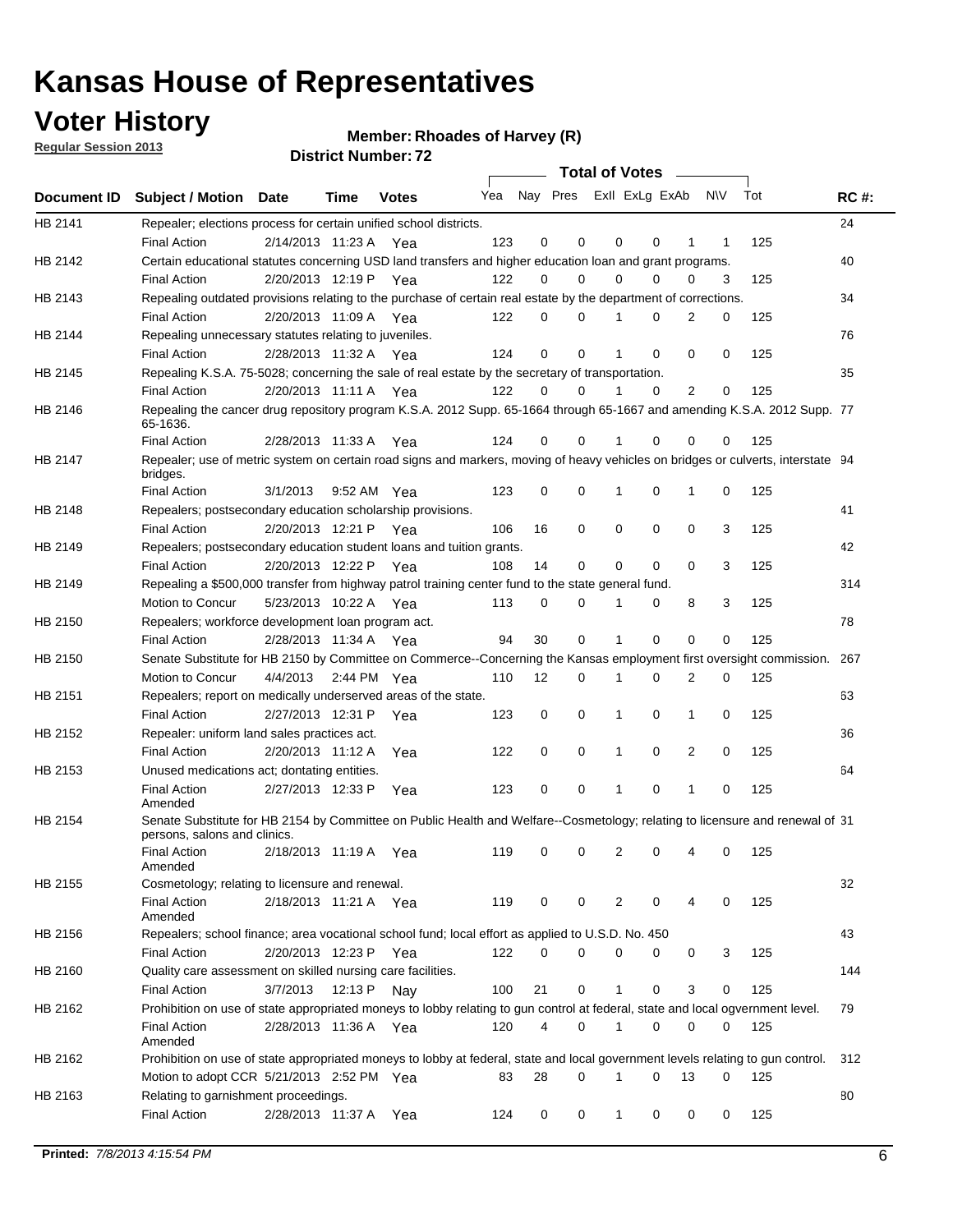## **Voter History**

**Regular Session 2013**

#### **Member: Rhoades of Harvey (R)**

|             |                                                                                                                                                                                                                                    |                       |             | ו הסעוווטנו ועם הסוכות <b>ב</b> |     |              |          | <b>Total of Votes</b> |          | $\sim$         |              |     |             |
|-------------|------------------------------------------------------------------------------------------------------------------------------------------------------------------------------------------------------------------------------------|-----------------------|-------------|---------------------------------|-----|--------------|----------|-----------------------|----------|----------------|--------------|-----|-------------|
| Document ID | <b>Subject / Motion Date</b>                                                                                                                                                                                                       |                       | <b>Time</b> | <b>Votes</b>                    | Yea | Nay Pres     |          | Exll ExLg ExAb        |          |                | <b>NV</b>    | Tot | <b>RC#:</b> |
| HB 2164     | Relating to jurors; information disqualifying prospective juror from jury service.                                                                                                                                                 |                       |             |                                 |     |              |          |                       |          |                |              |     | 47          |
|             | <b>Final Action</b><br>Amended                                                                                                                                                                                                     | 2/25/2013 12:12 P Yea |             |                                 | 75  | 45           | 0        | 0                     | 0        | 0              | 5            | 125 |             |
| HB 2164     | Juries and grand juries.                                                                                                                                                                                                           |                       |             |                                 |     |              |          |                       |          |                |              |     | 284         |
|             | Motion to Adopt CCR 4/5/2013                                                                                                                                                                                                       |                       | 5:53 PM Yea |                                 | 92  | 28           | 0        | 2                     | 0        | $\overline{2}$ | 1            | 125 |             |
| HB 2166     | Sub HB 2166 by Committee on Judiciary -- Relating to the medical assistance recovery program.                                                                                                                                      |                       |             |                                 |     |              |          |                       |          |                |              |     | 165         |
|             | Final Action Sub Bill 3/19/2013 10:34 A Yea<br>Amended                                                                                                                                                                             |                       |             |                                 | 112 | 11           | $\Omega$ | 1                     | 0        | 1              | 0            | 125 |             |
| HB 2167     | Establishing Native American legislative day at the capitol.                                                                                                                                                                       |                       |             |                                 |     |              |          |                       |          |                |              |     | 54          |
|             | <b>Final Action</b>                                                                                                                                                                                                                | 2/26/2013 2:17 PM Yea |             |                                 | 119 | 0            | 0        | 2                     | 0        | $\overline{2}$ | 2            | 125 |             |
| HB 2167     | Senate Substitute for HB 2167 by Committee on Federal and State Affairs -- Concerning fireworks; regulations thereof.                                                                                                              |                       |             |                                 |     |              |          |                       |          |                |              |     | 261         |
|             | Motion to Concur                                                                                                                                                                                                                   | 4/4/2013              | 11:11 A Yea |                                 | 100 | 23           | 0        | 1                     | 0        | 1              | 0            | 125 |             |
| HB 2169     | Allowing for proceedings to determine final disposition of prisoner's pending probation revocations.                                                                                                                               |                       |             |                                 |     |              |          |                       |          |                |              |     | 49          |
|             | <b>Final Action</b>                                                                                                                                                                                                                | 2/26/2013 2:10 PM Yea |             |                                 | 119 | 0            | 0        | 0                     | 0        | 0              | 6            | 125 |             |
| HB 2170     | Concerning sentencing dispositions, probation and postrelease supervision.                                                                                                                                                         |                       |             |                                 |     |              |          |                       |          |                |              |     | 110         |
|             | <b>Final Action</b><br>Amended                                                                                                                                                                                                     | 3/1/2013              | 10:23 A Yea |                                 | 79  | 44           | 0        | 1                     | 0        | 1              | 0            | 125 |             |
| HB 2170     | Concerning sentencing dispositions, probation and postrelease supervision.                                                                                                                                                         |                       |             |                                 |     |              |          |                       |          |                |              |     | 256         |
|             | Motion to Concur                                                                                                                                                                                                                   | 4/1/2013              | 10:54 A     | Nay                             | 75  | 44           | 0        | 1                     | 0        | $\overline{2}$ | 3            | 125 |             |
| HB 2172     | Cemeteries; cemetery corporations and cemetery merchandise.                                                                                                                                                                        |                       |             |                                 |     |              |          |                       |          |                |              |     | 81          |
|             | <b>Final Action</b><br>Amended                                                                                                                                                                                                     | 2/28/2013 11:38 A     |             | Yea                             | 124 | 0            | 0        | 1                     | $\Omega$ | $\Omega$       | 0            | 125 |             |
| HB 2176     | The Eisenhower foundation license plate.                                                                                                                                                                                           |                       |             |                                 |     |              |          |                       |          |                |              |     | 57          |
|             | <b>Final Action</b>                                                                                                                                                                                                                | 2/27/2013 12:11 P     |             | Yea                             | 112 | 11           | 0        | 0                     | 0        | 1              | 1            | 125 |             |
| HB 2177     | Relating to motor carriers; concerning safety rules and regulations; certificates of convenience and necessity; transportation of 55<br>certain materials.                                                                         |                       |             |                                 |     |              |          |                       |          |                |              |     |             |
|             | <b>Final Action</b><br>Amended                                                                                                                                                                                                     | 2/26/2013 2:18 PM Yea |             |                                 | 119 | 0            | $\Omega$ | 2                     | 0        | $\overline{2}$ | 2            | 125 |             |
| HB 2179     | Amending the secretary of labor's role of taking assignment of wage claims.                                                                                                                                                        |                       |             |                                 |     |              |          |                       |          |                |              |     | 111         |
|             | <b>Final Action</b><br>Amended                                                                                                                                                                                                     | 3/1/2013              | 10:24 A Yea |                                 | 87  | 36           | 0        | 1                     | 0        | 1              | 0            | 125 |             |
| HB 2181     | Authorizing licensing bodies to accept certain online distance education courses towards licensure for military service member 55<br>applicants                                                                                    |                       |             |                                 |     |              |          |                       |          |                |              |     |             |
|             | <b>Final Action</b>                                                                                                                                                                                                                | 2/27/2013 12:34 P     |             | Yea                             | 123 | 0            | 0        | 1                     | 0        | 1              | 0            | 125 |             |
| HB 2182     | Relating to grand juries.                                                                                                                                                                                                          |                       |             |                                 |     |              |          |                       |          |                |              |     | 152         |
|             | <b>Final Action</b><br>Amended                                                                                                                                                                                                     | 3/13/2013 11:20 A     |             | Yea                             | 100 | 24           | 0        | 0                     | 0        | 1              | 0            | 125 |             |
| HB 2183     | Substitute HB 2183 by Committee on Health and Human Services - - designation and control of infectious and contagious<br>diseases.                                                                                                 |                       |             |                                 |     |              |          |                       |          |                |              |     | 112         |
|             | Final Action Sub Bill 3/1/2013<br>Amended                                                                                                                                                                                          |                       | 10:26 A Yea |                                 | 122 | $\mathbf{1}$ | 0        | 1                     | 0        | 1              | 0            | 125 |             |
| HB 2183     | Substitute HB 2183 by Committee on Health and Human Services -- department of health and environment statutory duties<br>and functions, infectious and contagious diseases, laboratory services, health information technology and |                       |             |                                 |     |              |          |                       |          |                |              |     | 297         |
|             | Motion to Adopt CCR 4/5/2013                                                                                                                                                                                                       |                       | 9:37 PM Yea |                                 | 120 | 0            | 0        | 2                     | 0        | 2              | 1            | 125 |             |
| HB 2185     | Consolidation of citites and counties; dual majority vote.                                                                                                                                                                         |                       |             |                                 |     |              |          |                       |          |                |              |     | 113         |
|             | <b>Final Action</b><br>Amended                                                                                                                                                                                                     | 3/1/2013              | 10:27 A Yea |                                 | 119 | 4            | 0        | 1                     | 0        | $\mathbf{1}$   | 0            | 125 |             |
| HB 2193     | Public facilities; accessiblity standards for disabled persons.                                                                                                                                                                    |                       |             |                                 |     |              |          |                       |          |                |              |     | 145         |
|             | <b>Final Action</b>                                                                                                                                                                                                                | 3/7/2013              | 12:14 P     | Yea                             | 121 | 0            | 0        | 1                     | 0        | 3              | 0            | 125 |             |
| HB 2195     | Claims against the state; 2012 Joint Committee recommendations.                                                                                                                                                                    |                       |             |                                 |     |              |          |                       |          |                |              |     | 146         |
|             | <b>Final Action</b><br>Amended                                                                                                                                                                                                     | 3/7/2013              | 12:16 P Yea |                                 | 110 | 10           | 0        | 1                     | 0        | 3              | $\mathbf{1}$ | 125 |             |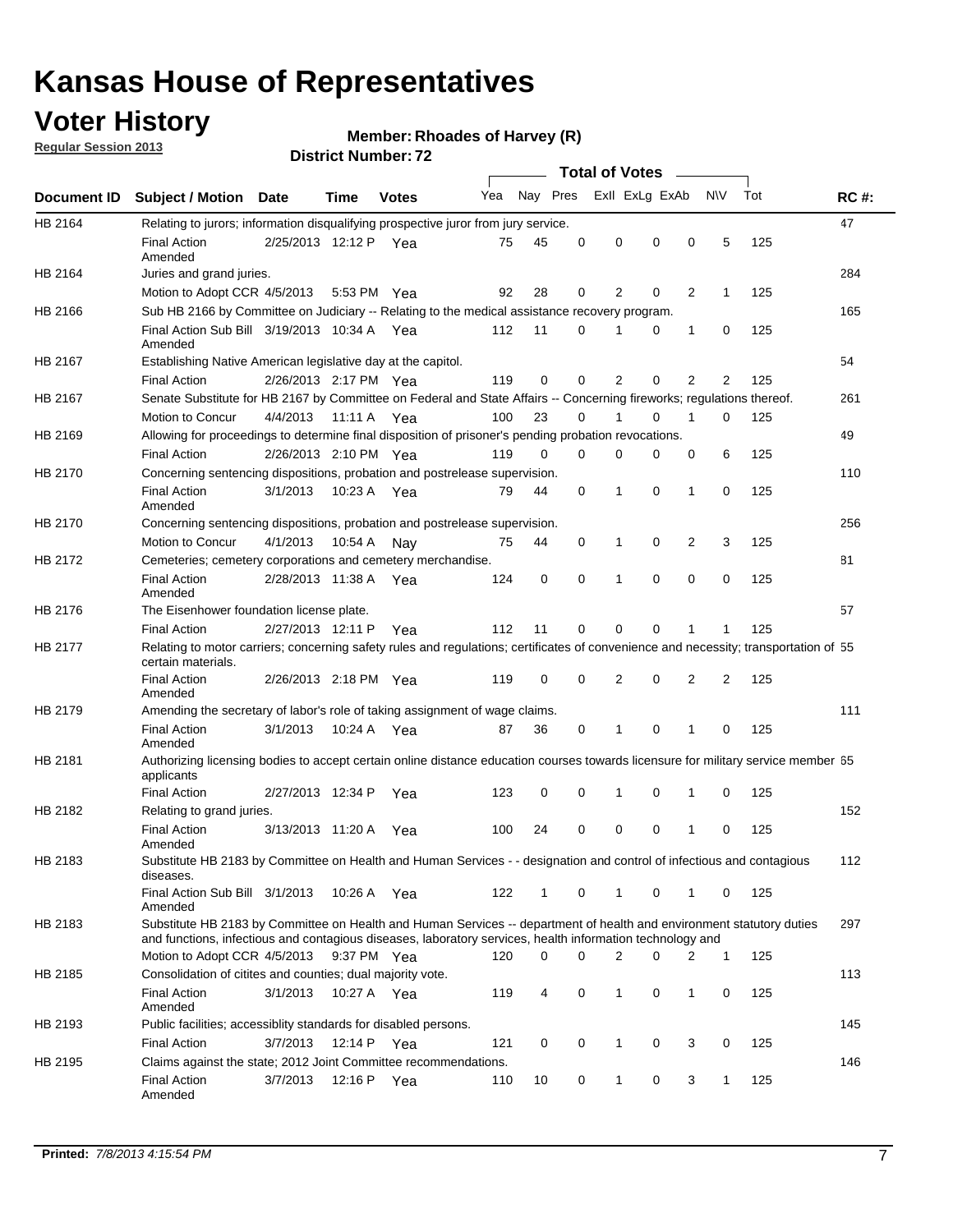## **Voter History**

**Member: Rhoades of Harvey (R)** 

**Regular Session 2013**

|                |                                                                                                                                                                             |                       |             |              |     |          |          | <b>Total of Votes</b> |   |              |            |     |             |
|----------------|-----------------------------------------------------------------------------------------------------------------------------------------------------------------------------|-----------------------|-------------|--------------|-----|----------|----------|-----------------------|---|--------------|------------|-----|-------------|
| Document ID    | <b>Subject / Motion Date</b>                                                                                                                                                |                       | Time        | <b>Votes</b> | Yea | Nay Pres |          | Exll ExLg ExAb        |   |              | <b>N/A</b> | Tot | <b>RC#:</b> |
| HB 2197        | Kansas state high school activities association; membership of board of directors and executive board.                                                                      |                       |             |              |     |          |          |                       |   |              |            |     | 249         |
|                | <b>Emergency Final</b><br><b>Action Amend</b>                                                                                                                               | 3/26/2013 8:46 PM Yea |             |              | 69  | 53       | 0        |                       | 0 | 2            | 0          | 125 |             |
| HB 2199        | Second amendment protection act.                                                                                                                                            |                       |             |              |     |          |          |                       |   |              |            |     | 157         |
|                | <b>Final Action</b><br>Amended                                                                                                                                              | 3/14/2013 11:34 A     |             | Yea          | 94  | 29       | 0        | 0                     | 0 | 2            | 0          | 125 |             |
| HB 2199        | Senate Substitute for HB 2199 by Committee on Federal and State Affairs--Secretary of Administration; successor; diretor of                                                 |                       |             |              |     |          |          |                       |   |              |            |     | 313         |
|                | accounts and reports; certain rules and regulations; Kansas liguor control act.                                                                                             |                       |             |              |     |          |          |                       |   |              |            |     |             |
|                | Motion to adopt CCR 5/22/2013 2:17 PM Nav                                                                                                                                   |                       |             |              | 89  | 23       | 0        | 1                     | 0 | 12           | 0          | 125 |             |
| HB 2200        | Executive chief information technology officer; office of information tehcnology services.                                                                                  |                       |             |              |     |          |          |                       |   |              |            |     | 114         |
|                | <b>Final Action</b><br>Amended                                                                                                                                              | 3/1/2013              | 10:28 A     | Yea          | 121 | 2        | 0        | 1                     | 0 | 1            | 0          | 125 |             |
| HB 2201        | Telecommunications; regulation by the state corporation commission and distributions from the Kansas universal service<br>fund.                                             |                       |             |              |     |          |          |                       |   |              |            |     | 33          |
|                | <b>Final Action</b><br>Amended                                                                                                                                              | 2/18/2013 11:24 A     |             | Yea          | 118 | 1        | 0        | 2                     | 0 | 4            | 0          | 125 |             |
| HB 2201        | Telecommunications; regulation by the state corporation commission and distributions from the Kansas universal service<br>fund.                                             |                       |             |              |     |          |          |                       |   |              |            |     | 278         |
|                | Motion to Adopt CCR 4/5/2013                                                                                                                                                |                       | 12:57 P     | Yea          | 99  | 20       | 0        | 2                     | 0 | 3            | 1          | 125 |             |
| HB 2202        | Providing automatic relief from certain motor carrier restrictions upon the governor's declaration of emergency.                                                            |                       |             |              |     |          |          |                       |   |              |            |     | 44          |
|                | <b>Final Action</b><br>Amended                                                                                                                                              | 2/20/2013 12:25 P     |             | Yea          | 122 | 0        | 0        | 0                     | 0 | 0            | 3          | 125 |             |
| HB 2203        | Relating to exercise of religion.                                                                                                                                           |                       |             |              |     |          |          |                       |   |              |            |     | 115         |
|                | <b>Final Action</b><br>Amended                                                                                                                                              | 3/1/2013              | 10:31 A     | Yea          | 109 | 14       | 0        | 1                     | 0 | 1            | 0          | 125 |             |
| HB 2203        | Relating to exercise of religion.                                                                                                                                           |                       |             |              |     |          |          |                       |   |              |            |     | 200         |
|                | Motion to Concur                                                                                                                                                            | 3/25/2013 9:41 AM     |             | Yea          | 109 | 12       | 0        | 2                     | 0 | 2            | 0          | 125 |             |
| HB 2204        | Relating to redemption of real property.                                                                                                                                    |                       |             |              |     |          |          |                       |   |              |            |     | 116         |
|                | <b>Final Action</b><br>Amended                                                                                                                                              | 3/1/2013              | 10:32 A     | Yea          | 123 | 0        | 0        | 1                     | 0 | 1            | 0          | 125 |             |
| HB 2204        | Extending the judicial branch surcharge for two years.                                                                                                                      |                       |             |              |     |          |          |                       |   |              |            |     | 308         |
|                | Motion to adopt CCR 5/13/2013 10:38 A                                                                                                                                       |                       |             | Yea          | 121 | 1        | 0        | 0                     | 0 | 3            | 0          | 125 |             |
| HB 2205        | Adoption hearings; time and waiver of notice.                                                                                                                               |                       |             |              |     |          |          |                       |   |              |            |     | 117         |
|                | <b>Final Action</b><br>Amended                                                                                                                                              | 3/1/2013              | 10:33 A Yea |              | 123 | 0        | 0        | 1                     | 0 | 1            | 0          | 125 |             |
| HB 2207        | Substitute HB 2207 by Committee on Agriculture and Natural Resources--Amending provisions relating to the regulation and<br>certification of animal feeding facilities.     |                       |             |              |     |          |          |                       |   |              |            |     | 56          |
|                | Final Action Sub Bill 2/26/2013 2:20 PM Yea                                                                                                                                 |                       |             |              | 119 | 0        | 0        | 2                     | 0 | 2            | 2          | 125 |             |
| <b>HB 2207</b> | Substitute HB 2207 by Committee on Agriculture and Natural Resources--Amending provisions relating to the regulation and 257<br>certification of animal feeding facilities. |                       |             |              |     |          |          |                       |   |              |            |     |             |
|                | Motion to Concur                                                                                                                                                            | 4/1/2013 2:23 PM Yea  |             |              | 119 | 0        | 0        | 1                     | 0 | 3            | 2          | 125 |             |
| HB 2209        | Amendments to the Kansas offender registration act.                                                                                                                         |                       |             |              |     |          |          |                       |   |              |            |     | 66          |
|                | Final Action<br>Amended                                                                                                                                                     | 2/27/2013 12:35 P Yea |             |              | 123 | 0        | 0        | $\mathbf{1}$          | 0 | $\mathbf{1}$ | 0          | 125 |             |
| HB 2210        | Elections; change of party affiliation.                                                                                                                                     |                       |             |              |     |          |          |                       |   |              |            |     | 132         |
|                | <b>Emergency Final</b><br><b>Action Amend</b>                                                                                                                               | 3/1/2013              | 1:02 PM Yea |              | 72  | 49       | 0        |                       | 0 | 1            | 2          | 125 |             |
| HB 2212        | Concerning the requirements to receiving a service grant through the veterans claims assistance program.                                                                    |                       |             |              |     |          |          |                       |   |              |            |     | 118         |
|                | Final Action                                                                                                                                                                | 3/1/2013              | 10:34 A Yea |              | 123 | 0        | 0        | $\mathbf{1}$          | 0 | 1            | 0          | 125 |             |
| HB 2213        | Member elections and retirement benefit determinations and one-time payments under KPERS act of 2015.                                                                       |                       |             |              |     |          |          |                       |   |              |            |     | 27          |
|                | <b>Final Action</b><br>Amended                                                                                                                                              | 2/15/2013 11:19 A Yea |             |              | 115 | 0        | 0        | 2                     | 2 | 3            | 3          | 125 |             |
| HB 2213        | Member elections and retirement benefit determinations and one-time payments under KPERS act of 2015.                                                                       |                       |             |              |     |          |          |                       |   |              |            |     | 311         |
|                | Motion to adopt CCR 5/20/2013 2:11 PM Yea                                                                                                                                   |                       |             |              | 104 | $\Omega$ | $\Omega$ | 1                     | 0 | 16           | 4          | 125 |             |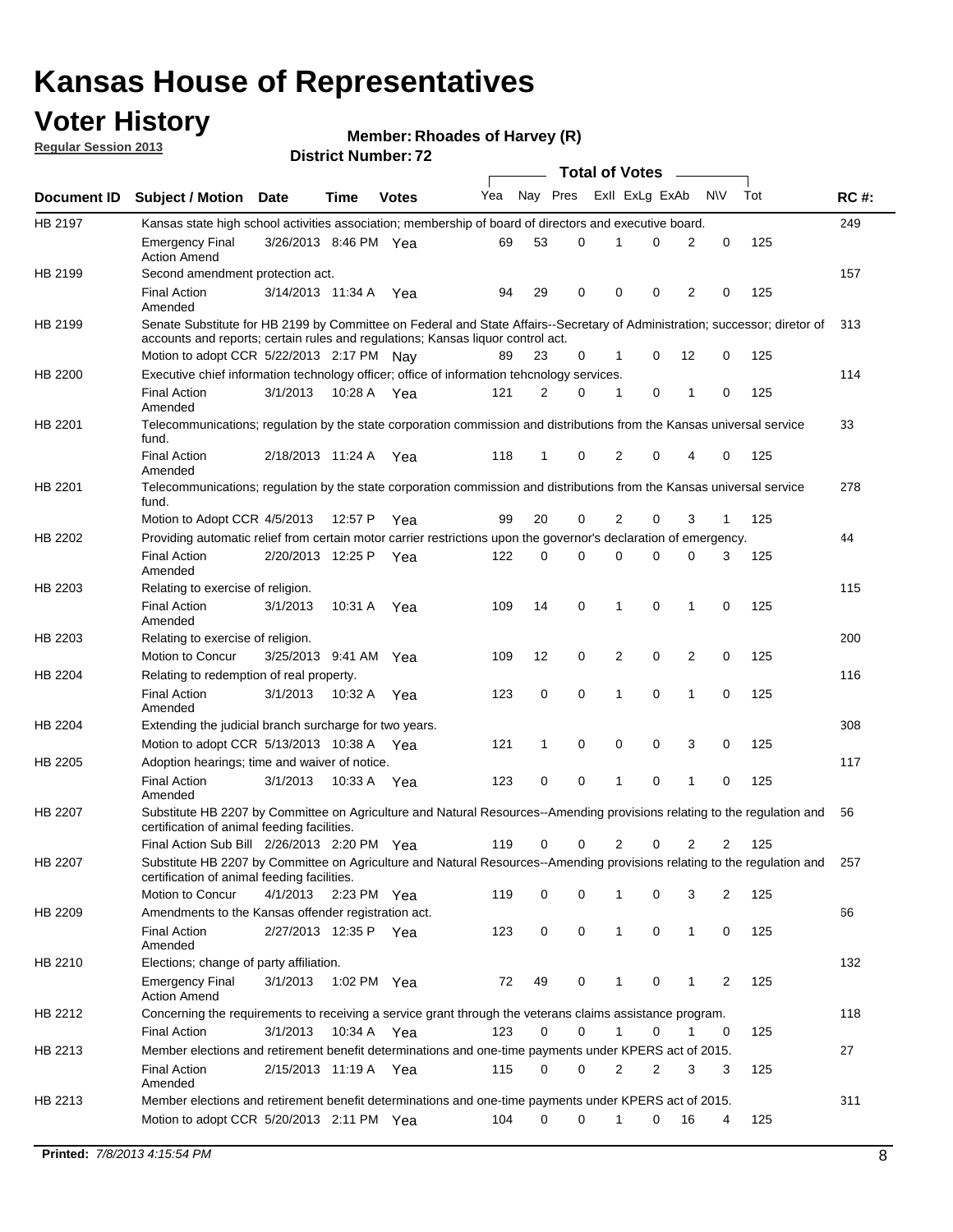## **Voter History**

**Member: Rhoades of Harvey (R)** 

**Regular Session 2013**

|                |                                                                                                                                                                                                               |                         |               |              |     |          |          | <b>Total of Votes</b> |          | $\sim$ 100 $\mu$ |           |     |             |
|----------------|---------------------------------------------------------------------------------------------------------------------------------------------------------------------------------------------------------------|-------------------------|---------------|--------------|-----|----------|----------|-----------------------|----------|------------------|-----------|-----|-------------|
| Document ID    | Subject / Motion Date                                                                                                                                                                                         |                         | <b>Time</b>   | <b>Votes</b> | Yea | Nay Pres |          | Exll ExLg ExAb        |          |                  | <b>NV</b> | Tot | <b>RC#:</b> |
| HB 2216        | Repealing certain joint committees and amending related statutes; amending the joint committees on special claims against<br>the state.                                                                       |                         |               |              |     |          |          |                       |          |                  |           |     | 119         |
|                | <b>Final Action</b><br>Amended                                                                                                                                                                                | 3/1/2013                | 10:36 A       | Yea          | 91  | 32       | 0        | 1                     | 0        | 1                | 0         | 125 |             |
| HB 2216        | Repealing certain joint committees and amending related statutes; amending the joint committees on special claims against<br>the state.                                                                       |                         |               |              |     |          |          |                       |          |                  |           |     | 323         |
|                | Motion to adopt CCR 6/2/2013                                                                                                                                                                                  |                         | 12:18 A       | Yea          | 81  | 28       | 0        | 1                     | 0        | 6                | 9         | 125 |             |
| HB 2217        | Creating the crime of female genital mutilation and setting the penalty.                                                                                                                                      |                         |               |              |     |          |          |                       |          |                  |           |     | 120         |
|                | <b>Final Action</b><br>Amended                                                                                                                                                                                | 3/1/2013                | 10:37 A Yea   |              | 123 | 0        | 0        | 1                     | 0        | 1                | 0         | 125 |             |
| HB 2218        | Driving under the influence of alcohol or drugs; tests; implied consent; administrative hearings.                                                                                                             |                         |               |              |     |          |          |                       |          |                  |           |     | 82          |
|                | <b>Final Action</b>                                                                                                                                                                                           | 2/28/2013 11:40 A Yea   |               |              | 124 | 0        | $\Omega$ |                       | $\Omega$ | 0                | 0         | 125 |             |
| HB 2218        | Driving under the influence of alcohol or drugs; boating under the influence of alcohol or drugs; tests; implied consent;<br>administrative hearings; aggravated battery DUI.<br>Motion to adopt CCR 5/9/2013 |                         | 11:46 A Yea   |              | 120 | 2        | 0        | 1                     | 0        | 1                | 1         | 125 | 303         |
|                |                                                                                                                                                                                                               |                         |               |              |     |          |          |                       |          |                  |           |     |             |
| HB 2221        | Enacting the equal access act; school employees; professional employees organization.                                                                                                                         |                         |               |              |     |          |          |                       |          |                  |           |     | 83          |
|                | <b>Final Action</b>                                                                                                                                                                                           | 2/28/2013 11:42 A Yea   |               |              | 71  | 53       | 0        | 1                     | 0        | 0                | 0         | 125 |             |
| HB 2222        | School districts; bullying policies.<br>Emergency Final<br><b>Action Amend</b>                                                                                                                                | 3/1/2013                | 1:13 PM $Yea$ |              | 119 | 1        | 1        | 1                     | 0        | 1                | 2         | 125 | 141         |
| HB 2228        | Decreased employer payments to group insurance reserve fund for KPERS plan of death and long-term disability benefits<br>during fiscal years 2014 and 2015.                                                   |                         |               |              |     |          |          |                       |          |                  |           |     | 28          |
|                | <b>Final Action</b><br>Amended                                                                                                                                                                                | 2/15/2013 11:21 A Yea   |               |              | 115 | 0        | 0        | 2                     | 2        | 3                | 3         | 125 |             |
| HB 2231        | Substitute HB 2231 by Committee on Appropriations - Appropriations for FY 2014, FY 2015, FY 2016, FY 2017 and FY 2018 177<br>for various state agencies; capital improvement projects.                        |                         |               |              |     |          |          |                       |          |                  |           |     |             |
|                | Final Action Sub Bill 3/20/2013 10:29 A Yea<br>Amended                                                                                                                                                        |                         |               |              | 68  | 55       | 0        | 1                     | 0        | 1                | 0         | 125 |             |
| HB 2234        | Contracts between the Kansas turnpike authority and the Kansas department of transportation.                                                                                                                  |                         |               |              |     |          |          |                       |          |                  |           |     | 151         |
|                | <b>Final Action</b><br>Amended                                                                                                                                                                                | 3/11/2013 11:16 A       |               | Yea          | 81  | 41       | 0        | 0                     | 1        | 2                | 0         | 125 |             |
| HB 2234        | Naming the secretary of transportation as the director of operations of the Kansas turnpike authority; pertaining to certain<br>contracts between the authority and the department of transportation.         |                         |               |              |     |          |          |                       |          |                  |           |     | 299         |
|                | Motion to Adopt CCR 4/5/2013                                                                                                                                                                                  |                         | 10:12 P Yea   |              | 76  | 44       | 0        | 2                     | 0        | 2                | 1         | 125 |             |
| <b>HB 2244</b> | Taxation of watercraft.<br><b>Emergency Final</b>                                                                                                                                                             | 3/26/2013 8:49 PM Yea   |               |              | 107 | 15       | 0        | 1                     | 0        | 2                | 0         | 125 | 250         |
|                | <b>Action Amend</b>                                                                                                                                                                                           |                         |               |              |     |          |          |                       |          |                  |           |     |             |
| HB 2249        | City annexation of fire district land; double taxation; refund.<br>Final Action<br>Amended                                                                                                                    | 3/1/2013  10:39 A   Nay |               |              | 101 | 22       | 0        | $\mathbf{1}$          | $\Omega$ | $\mathbf{1}$     | 0         | 125 | 121         |
| HB 2249        | Certain property issues; fire districts; historic preservation; solid waste.                                                                                                                                  |                         |               |              |     |          |          |                       |          |                  |           |     | 310         |
|                | Motion to Adopt CCR 5/17/2013 10:25 A Yea                                                                                                                                                                     |                         |               |              | 92  | 18       | 0        |                       | 0        | 14               | 0         | 125 |             |
| HB 2252        | Eliminating the statute of limitations for prosecutions of rape and aggravated criminal sodomy.                                                                                                               |                         |               |              |     |          |          |                       |          |                  |           |     | 122         |
|                | <b>Final Action</b><br>Amended                                                                                                                                                                                | 3/1/2013                | 10:40 A Yea   |              | 123 | 0        | 0        |                       | 0        | 1                | 0         | 125 |             |
| HB 2253        | Abortion; prohibiting funding for abortion services; amending late-term abortion and woman's- right-to-know statutes.                                                                                         |                         |               |              |     |          |          |                       |          |                  |           |     | 178         |
|                | <b>Final Action</b><br>Amended                                                                                                                                                                                | 3/20/2013 10:31 A Yea   |               |              | 92  | 31       | 0        | 1                     | 0        | 1                | 0         | 125 |             |
| HB 2253        | Abortion; prohibiting funding for abortion services; amending late-term abortion and woman's- right-to-know statutes.                                                                                         |                         |               |              |     |          |          |                       |          |                  |           |     | 301         |
|                | Motion to Adopt CCR 4/5/2013                                                                                                                                                                                  |                         | 10:34 P Yea   |              | 90  | 30       | 0        | 2                     | 0        | 2                | 1         | 125 |             |
| HB 2255        | Economic development; investments in telecommunications machinery and equipment.                                                                                                                              |                         |               |              |     |          |          |                       |          |                  |           |     | 142         |
|                | EFA Sub Bill<br>Amended                                                                                                                                                                                       | 3/1/2013                |               | 1:15 PM Yea  | 116 | 5        | 0        | -1                    | 0        | 1                | 2         | 125 |             |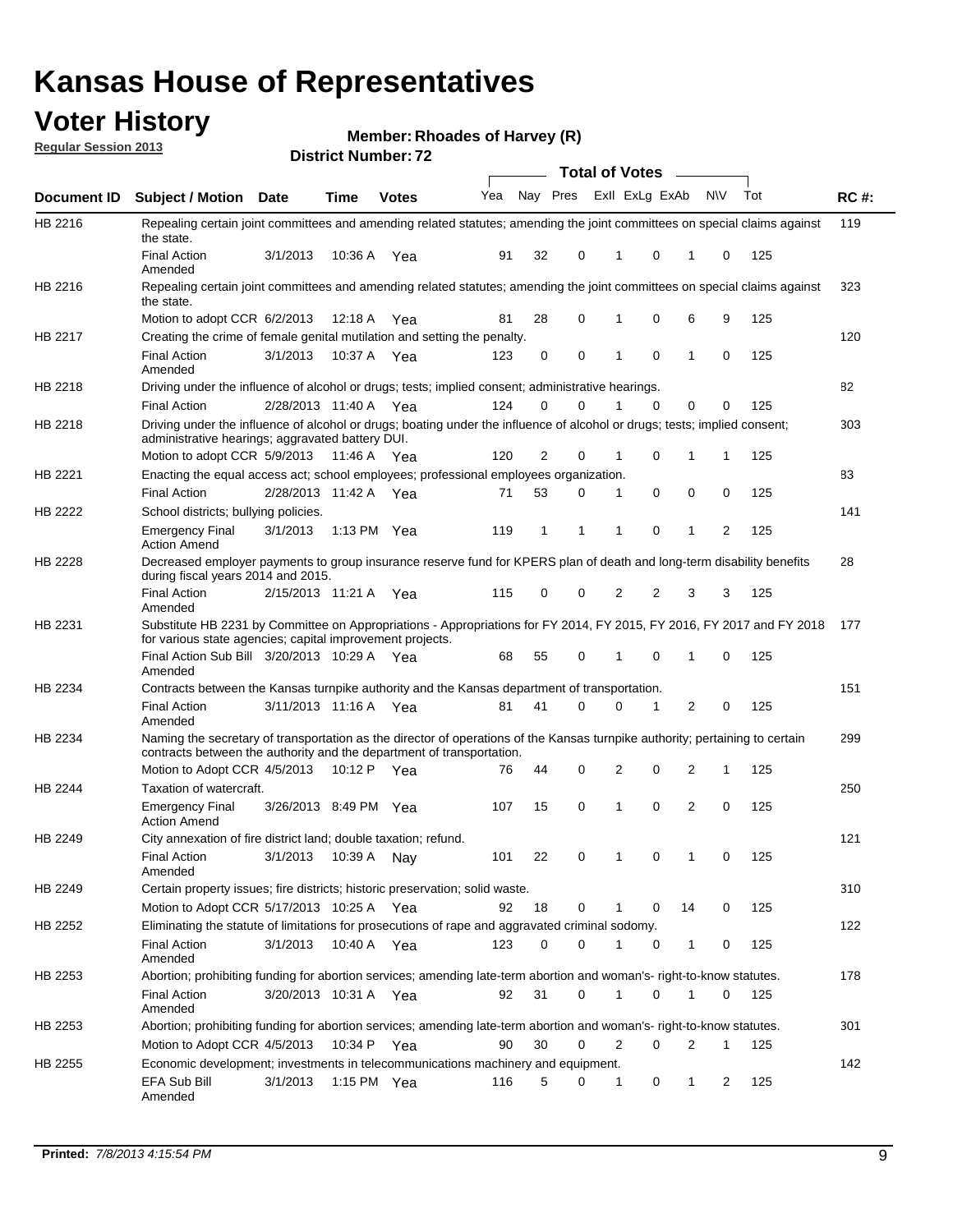## **Voter History**

**Member: Rhoades of Harvey (R)** 

**Regular Session 2013**

|             |                                                                                                                                                                                       |                       |             | ו הסעוווענו וענווע <del>ט</del> |     |                         |              | <b>Total of Votes</b> |              | $\sim$         |                |     |             |
|-------------|---------------------------------------------------------------------------------------------------------------------------------------------------------------------------------------|-----------------------|-------------|---------------------------------|-----|-------------------------|--------------|-----------------------|--------------|----------------|----------------|-----|-------------|
| Document ID | <b>Subject / Motion Date</b>                                                                                                                                                          |                       | <b>Time</b> | <b>Votes</b>                    | Yea | Nay Pres Exll ExLg ExAb |              |                       |              |                | <b>NV</b>      | Tot | <b>RC#:</b> |
| HB 2259     | Domestic relations; relating to dissolution of marriage;                                                                                                                              |                       |             |                                 |     |                         |              |                       |              |                |                |     | 58          |
|             | <b>Final Action</b>                                                                                                                                                                   | 2/27/2013 12:12 P     |             | Yea                             | 123 | 0                       | 0            | 1                     | 0            | 1              | 0              | 125 |             |
| HB 2261     | Authorizing the expenditure of unencumbered balances held by school district; removing the cap for contingency reserve<br>fund.                                                       |                       |             |                                 |     |                         |              |                       |              |                |                |     | 48          |
|             | <b>Final Action</b><br>Amended                                                                                                                                                        | 2/25/2013 12:13 P     |             | Yea                             | 120 | 0                       | $\Omega$     | 0                     | 0            | 0              | 5              | 125 |             |
| HB 2261     | School districts; expenditure of unencumbered bala ces; removing the cap for contingency reserve fund; establishing celebrate 305<br>freedom week; bullying policies. ies.            |                       |             |                                 |     |                         |              |                       |              |                |                |     |             |
|             | Motion to adopt CCR 5/9/2013                                                                                                                                                          |                       | 2:25 PM Yea |                                 | 119 | 1                       | 0            | 1                     | 0            | 4              | 0              | 125 |             |
| HB 2262     | Substitute HB 2262 by Committee on Appropriations - Amending the percentage amount that is deposited into the oil and gas 210<br>valuation depletion trust fund from 12.41% to 8.25%. |                       |             |                                 |     |                         |              |                       |              |                |                |     |             |
|             | Final Action Sub Bill 3/26/2013 9:58 AM Yea                                                                                                                                           |                       |             |                                 | 96  | 23                      | 0            |                       | 0            | 5              | 0              | 125 |             |
| HB 2267     | Income tax, credits, high performance incentive program; subtraction modifications, certain expenses related to living dinor<br>organ donations.                                      |                       |             |                                 |     |                         |              |                       |              |                |                |     | 252         |
|             | <b>Emergency Final</b><br><b>Action Amend</b>                                                                                                                                         | 3/26/2013 8:52 PM Yea |             |                                 | 106 | 16                      | 0            | 1                     | 0            | $\overline{2}$ | 0              | 125 |             |
| HB 2269     | John Bower memorial highway.                                                                                                                                                          |                       |             |                                 |     |                         |              |                       |              |                |                |     | 84          |
|             | <b>Final Action</b><br>Amended                                                                                                                                                        | 2/28/2013 11:44 A Yea |             |                                 | 114 | 10                      | 0            | 1                     | 0            | 0              | 0              | 125 |             |
| HB 2272     | Exempting IRB-purchased property from property taxatin without state ownerhsip requirement.                                                                                           |                       |             |                                 |     |                         |              |                       |              |                |                |     | 123         |
|             | <b>Final Action</b>                                                                                                                                                                   | 3/1/2013              | 10:41 A     | Yea                             | 123 | 0                       | 0            | 1                     | 0            | $\mathbf{1}$   | 0              | 125 |             |
| HB 2278     | Creating a penalty enhancement for the theft or burglary of a firearm.                                                                                                                |                       |             |                                 |     |                         |              |                       |              |                |                |     | 135         |
|             | <b>Emergency Final</b><br><b>Action Amend</b>                                                                                                                                         | 3/1/2013              | 1:06 PM Yea |                                 | 117 | 4                       | 0            | 1                     | $\Omega$     | 1              | $\overline{2}$ | 125 |             |
| HB 2280     | School districts; establishing celebrate freedom week and related curriculum.                                                                                                         |                       |             |                                 |     |                         |              |                       |              |                |                |     | 140         |
|             | <b>Emergency Final</b><br><b>Action Amend</b>                                                                                                                                         | 3/1/2013              | 1:12 PM Yea |                                 | 95  | 25                      | $\mathbf{1}$ | 1                     | 0            | 1              | 2              | 125 |             |
| HB 2294     | Kansas uniform securities act.                                                                                                                                                        |                       |             |                                 |     |                         |              |                       |              |                |                |     | 124         |
|             | <b>Final Action</b>                                                                                                                                                                   | 3/1/2013              | 10:42 A     | Yea                             | 123 | 0                       | 0            | 1                     | 0            | 1              | 0              | 125 |             |
| HB 2296     | Campaign finance; permitted uses of campaign funds.                                                                                                                                   |                       |             |                                 |     |                         |              |                       |              |                |                |     | 148         |
|             | <b>Final Action</b>                                                                                                                                                                   | 3/8/2013              | 11:12 A Yea |                                 | 120 | 1                       | 0            | 0                     | $\mathbf{1}$ | 2              | $\mathbf{1}$   | 125 |             |
| HB 2298     | Amending the crimes of interference with law enforcement and giving a false alarm.                                                                                                    |                       |             |                                 |     |                         |              |                       |              |                |                |     | 136         |
|             | <b>Emergency Final</b><br>Action                                                                                                                                                      | 3/1/2013              | 1:07 PM Yea |                                 | 121 | 0                       | 0            | 1                     | 0            | 1              | $\overline{2}$ | 125 |             |
| HB 2302     | Relating to drug screening, criminal history record check and fingerprinting of certain persons and employees.                                                                        |                       |             |                                 |     |                         |              |                       |              |                |                |     | 85          |
|             | <b>Final Action</b><br>Amended                                                                                                                                                        | 2/28/2013 11:45 A     |             | Yea                             | 124 | 0                       | 0            | 1                     | 0            | 0              | 0              | 125 |             |
| HB 2303     | Relating to drivier's license fees; driving under the influence equipment fund.                                                                                                       |                       |             |                                 |     |                         |              |                       |              |                |                |     | 125         |
|             | <b>Final Action</b><br>Amended                                                                                                                                                        | 3/1/2013              | 10:44 A Yea |                                 | 113 | 10                      | 0            | 1                     | 0            | 1              | 0              | 125 |             |
| HB 2305     | Kansas storage tank act and containment of underground storage tanks.                                                                                                                 |                       |             |                                 |     |                         |              |                       |              |                |                |     | 126         |
|             | <b>Final Action</b>                                                                                                                                                                   | 3/1/2013              | 10:45 A     | Yea                             | 123 | 0                       | 0            | 1                     | 0            | $\mathbf{1}$   | 0              | 125 |             |
| HB 2305     | Kansas storage tank act and containment of underground storage tanks.                                                                                                                 |                       |             |                                 |     |                         |              |                       |              |                |                |     | 197         |
|             | Motion to Concur                                                                                                                                                                      | 3/22/2013 11:36 A     |             | Yea                             | 119 | 0                       | 0            | 2                     | 0            | 3              | $\mathbf{1}$   | 125 |             |
| HB 2311     | Increasing delinquent registration fees.                                                                                                                                              |                       |             |                                 |     |                         |              |                       |              |                |                |     | 127         |
|             | <b>Final Action</b>                                                                                                                                                                   | 3/1/2013              | 10:50 A     | Nay                             | 24  | 99                      | 0            | 1                     | 0            | 1              | 0              | 125 |             |
| HB 2312     | Kansas uninsurable health insurance plan; increase in life time limit.                                                                                                                |                       |             |                                 |     |                         |              |                       |              |                |                |     | 95          |
|             | <b>Final Action</b>                                                                                                                                                                   | 3/1/2013              | 9:53 AM Yea |                                 | 123 | 0                       | 0            | 1                     | 0            | 1              | 0              | 125 |             |
| HB 2318     | Authorizing use of motorcycle headlamp modulation systems and side lamps.                                                                                                             |                       |             |                                 |     |                         |              |                       |              |                |                |     | 128         |
|             | <b>Final Action</b><br>Amended                                                                                                                                                        | 3/1/2013              | 10:52 A Yea |                                 | 123 | 0                       | 0            | 1                     | 0            | 1              | 0              | 125 |             |
| HB 2318     | Authorizing use of motorcycle headlamp modulation systems and side lamps.                                                                                                             |                       |             |                                 |     |                         |              |                       |              |                |                |     | 201         |
|             | Motion to Concur                                                                                                                                                                      | 3/25/2013 9:44 AM Yea |             |                                 | 121 | 0                       | 0            | $\overline{c}$        | 0            | 2              | 0              | 125 |             |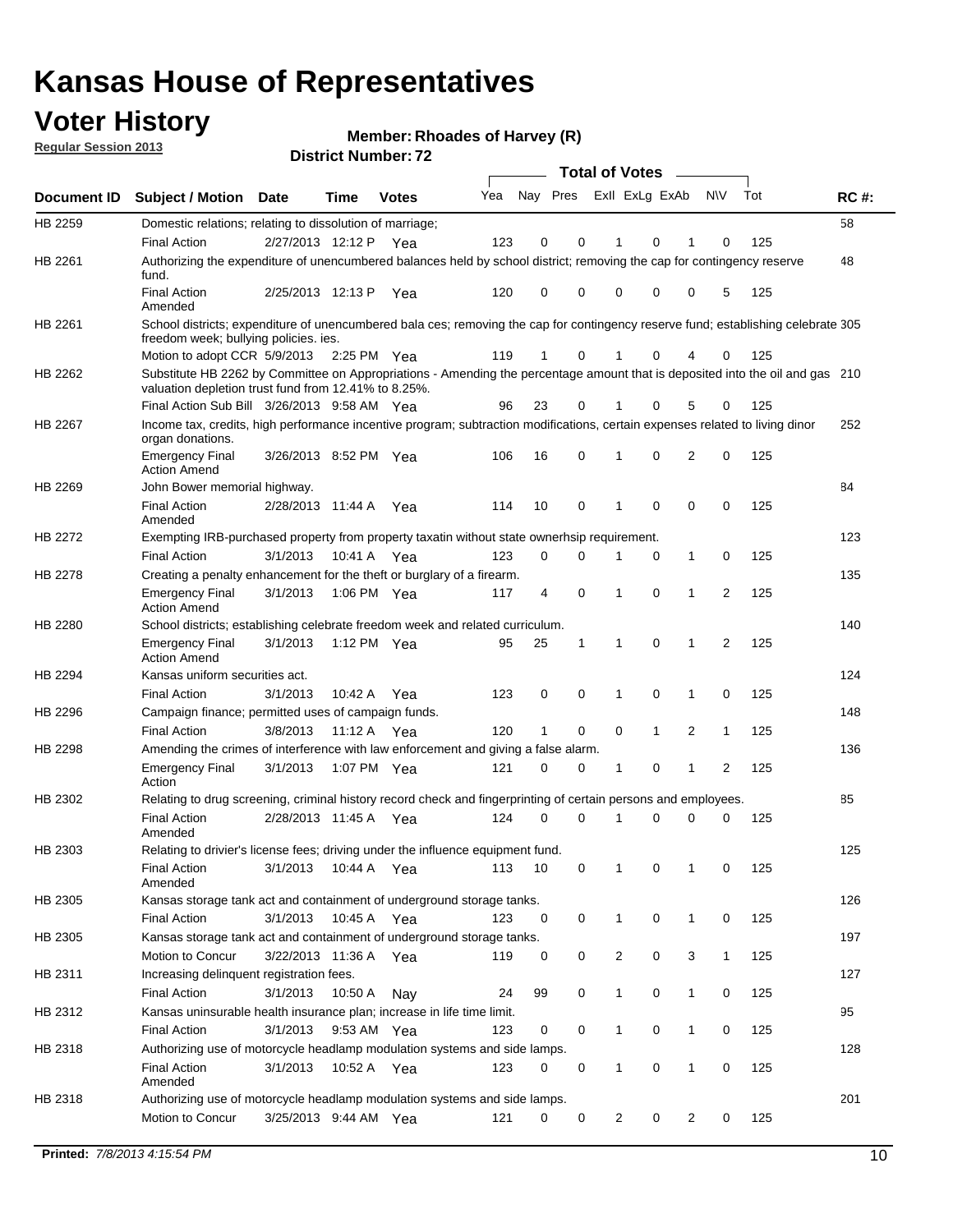## **Voter History**

**Regular Session 2013**

#### **Member: Rhoades of Harvey (R)**

|             |                                                                                                                                                                                             |                       |             |              |     |             |             | <b>Total of Votes</b> |   |                |           |     |             |
|-------------|---------------------------------------------------------------------------------------------------------------------------------------------------------------------------------------------|-----------------------|-------------|--------------|-----|-------------|-------------|-----------------------|---|----------------|-----------|-----|-------------|
| Document ID | <b>Subject / Motion</b>                                                                                                                                                                     | Date                  | Time        | <b>Votes</b> | Yea | Nay Pres    |             | Exll ExLg ExAb        |   |                | <b>NV</b> | Tot | <b>RC#:</b> |
| HB 2319     | Creating the coalition of innovative districts act.                                                                                                                                         |                       |             |              |     |             |             |                       |   |                |           |     | 149         |
|             | <b>Final Action</b><br>Amended                                                                                                                                                              | 3/8/2013              | 11:17 A     | Yea          | 74  | 47          | 0           | 0                     | 1 | 3              | 0         | 125 |             |
| HB 2319     | Creating the coalition of innovative districts act.                                                                                                                                         |                       |             |              |     |             |             |                       |   |                |           |     | 279         |
|             | Motion to Adopt CCR 4/5/2013                                                                                                                                                                |                       | 1:03 PM Yea |              | 71  | 47          | 0           | 2                     | 0 | 3              | 2         | 125 |             |
| HB 2322     | Relating to the division of health of the department of health and environment.                                                                                                             |                       |             |              |     |             |             |                       |   |                |           |     | 86          |
|             | <b>Final Action</b><br>Amended                                                                                                                                                              | 2/28/2013 11:46 A Yea |             |              | 118 | 6           | 0           | 1                     | 0 | 0              | 0         | 125 |             |
| HB 2326     | VoIP and IP enabled services.                                                                                                                                                               |                       |             |              |     |             |             |                       |   |                |           |     | 129         |
|             | <b>Final Action</b><br>Amended                                                                                                                                                              | 3/1/2013              | 10:53 A     | Yea          | 123 | $\mathbf 0$ | 0           | $\mathbf{1}$          | 0 | 1              | 0         | 125 |             |
| HB 2338     | Courts; docket fees.                                                                                                                                                                        |                       |             |              |     |             |             |                       |   |                |           |     | 211         |
|             | <b>Final Action</b><br>Amended                                                                                                                                                              | 3/26/2013 10:00 A     |             | Yea          | 67  | 52          | 0           | 1                     | 0 | 5              | 0         | 125 |             |
| HB 2339     | Allowing insurers to return premiums to a policyholder separate from the notice of an adverse underwriting decision.                                                                        |                       |             |              |     |             |             |                       |   |                |           |     | 67          |
|             | <b>Final Action</b>                                                                                                                                                                         | 2/28/2013 11:16 A Yea |             |              | 124 | 0           | 0           |                       | 0 | 0              | 0         | 125 |             |
| HB 2339     | Combining life insurance with certain additional health related riders, insurance agents-lines of insurance, health insurance for 287<br>certain firefighters and law enforcement officers. |                       |             |              |     |             |             |                       |   |                |           |     |             |
|             | Motion to Adopt CCR 4/5/2013 7:15 PM Yea                                                                                                                                                    |                       |             |              | 116 | 4           | 0           | 2                     | 0 | 2              | -1        | 125 |             |
| HB 2343     | Relating to the secretary of health and environment; office of laboratory services.                                                                                                         |                       |             |              |     |             |             |                       |   |                |           |     | 130         |
|             | <b>Final Action</b>                                                                                                                                                                         | 3/1/2013              | 10:54 A Yea |              | 89  | 34          | 0           | 1                     | 0 | 1              | 0         | 125 |             |
| HB 2349     | School districts; audit by legislative post audit committee.                                                                                                                                |                       |             |              |     |             |             |                       |   |                |           |     | 87          |
|             | <b>Final Action</b><br>Amended                                                                                                                                                              | 2/28/2013 11:48 A Yea |             |              | 120 | 4           | $\mathbf 0$ | 1                     | 0 | 0              | 0         | 125 |             |
| HB 2349     | School districts; audit by legislative post audit committee.                                                                                                                                |                       |             |              |     |             |             |                       |   |                |           |     | 291         |
|             | Motion to Concur                                                                                                                                                                            | 4/5/2013              | 7:55 PM Yea |              | 118 | 2           | $\mathbf 0$ | 2                     | 0 | 2              | 1         | 125 |             |
| HB 2352     | Maximum benefits increased for certain members of the Kansas police and firemen's retirement system.                                                                                        |                       |             |              |     |             |             |                       |   |                |           |     | 88          |
|             | <b>Final Action</b>                                                                                                                                                                         | 2/28/2013 11:49 A     |             | Yea          | 124 | 0           | 0           | 1                     | 0 | 0              | 0         | 125 |             |
| HB 2353     | Adding certain controlled substances as schedule I drugs.                                                                                                                                   |                       |             |              |     |             |             |                       |   |                |           |     | 138         |
|             | <b>Emergency Final</b><br>Action                                                                                                                                                            | 3/1/2013              |             | 1:09 PM Yea  | 121 | 0           | 0           | 1                     | 0 | 1              | 2         | 125 |             |
| HB 2357     | 242nd engineer company ae" KS army national guard ae" membrial highway.                                                                                                                     |                       |             |              |     |             |             |                       |   |                |           |     | 96          |
|             | <b>Final Action</b>                                                                                                                                                                         | 3/1/2013              | 9:54 AM Yea |              | 123 | 0           | 0           | 1                     | 0 | 1              | 0         | 125 |             |
| HB 2357     | 242nd engineer company-KS army national guard- highway.                                                                                                                                     |                       |             |              |     |             |             |                       |   |                |           |     | 202         |
|             | Motion to Concur                                                                                                                                                                            | 3/25/2013 9:47 AM Yea |             |              | 121 | $\mathbf 0$ | $\mathbf 0$ | $\overline{2}$        | 0 | $\overline{2}$ | 0         | 125 |             |
| HB 2363     | Exempting certain aggregate mining operations from department of health and environment regulations.                                                                                        |                       |             |              |     |             |             |                       |   |                |           |     | 131         |
|             | <b>Final Action</b><br>Amended                                                                                                                                                              | 3/1/2013              | 10:56 A     | Yea          | 123 | 0           | 0           | 1                     | 0 | 1              | 0         | 125 |             |
| HB 2363     | Water; wastewater regulations for sand and gravel; streams, dams and water obstructions.                                                                                                    |                       |             |              |     |             |             |                       |   |                |           |     | 280         |
|             | Motion to Adopt CCR 4/5/2013                                                                                                                                                                |                       |             | 1:10 PM Yea  | 119 | 0           | 0           | 2                     | 0 | 3              |           | 125 |             |
| HB 2368     | Relating to the governor's mental health services planning council.                                                                                                                         |                       |             |              |     |             |             |                       |   |                |           |     | 137         |
|             | Emergency Final<br><b>Action Amend</b>                                                                                                                                                      | 3/1/2013              | 1:08 PM Yea |              | 121 | 0           | 0           | $\mathbf{1}$          | 0 | 1              | 2         | 125 |             |
| HB 2377     | Relating to court fees and costs; judicial branch surcharge fund.                                                                                                                           |                       |             |              |     |             |             |                       |   |                |           |     | 212         |
|             | <b>Final Action</b>                                                                                                                                                                         | 3/26/2013 10:01 A Yea |             |              | 118 | 1           | 0           |                       | 0 | 5              | 0         | 125 |             |
| HB 2378     | Sales tax exemption for sales of certain machinery and equipment used for surface mining activities.                                                                                        |                       |             |              |     |             |             |                       |   |                |           |     | 251         |
|             | <b>Emergency Final</b><br><b>Action Amend</b>                                                                                                                                               | 3/26/2013 8:51 PM Nay |             |              | 104 | 18          | 0           | 1                     | 0 | 2              | 0         | 125 |             |
| HB 2381     | Election campaign finance; removing certain limitations to contributions made during legislative sessions.                                                                                  |                       |             |              |     |             |             |                       |   |                |           |     | 198         |
|             | Final Action<br>Amended                                                                                                                                                                     | 3/25/2013 9:30 AM Yea |             |              | 100 | 21          | 0           | 2                     | 0 | 2              | 0         | 125 |             |
| HB 2387     | Clarifying that felony murder is not a lesser included offense of capital murder.                                                                                                           |                       |             |              |     |             |             |                       |   |                |           |     | 213         |
|             | <b>Final Action</b>                                                                                                                                                                         | 3/26/2013 10:02 A     |             | Yea          | 117 | 2           | 0           | $\mathbf{1}$          | 0 | 5              | 0         | 125 |             |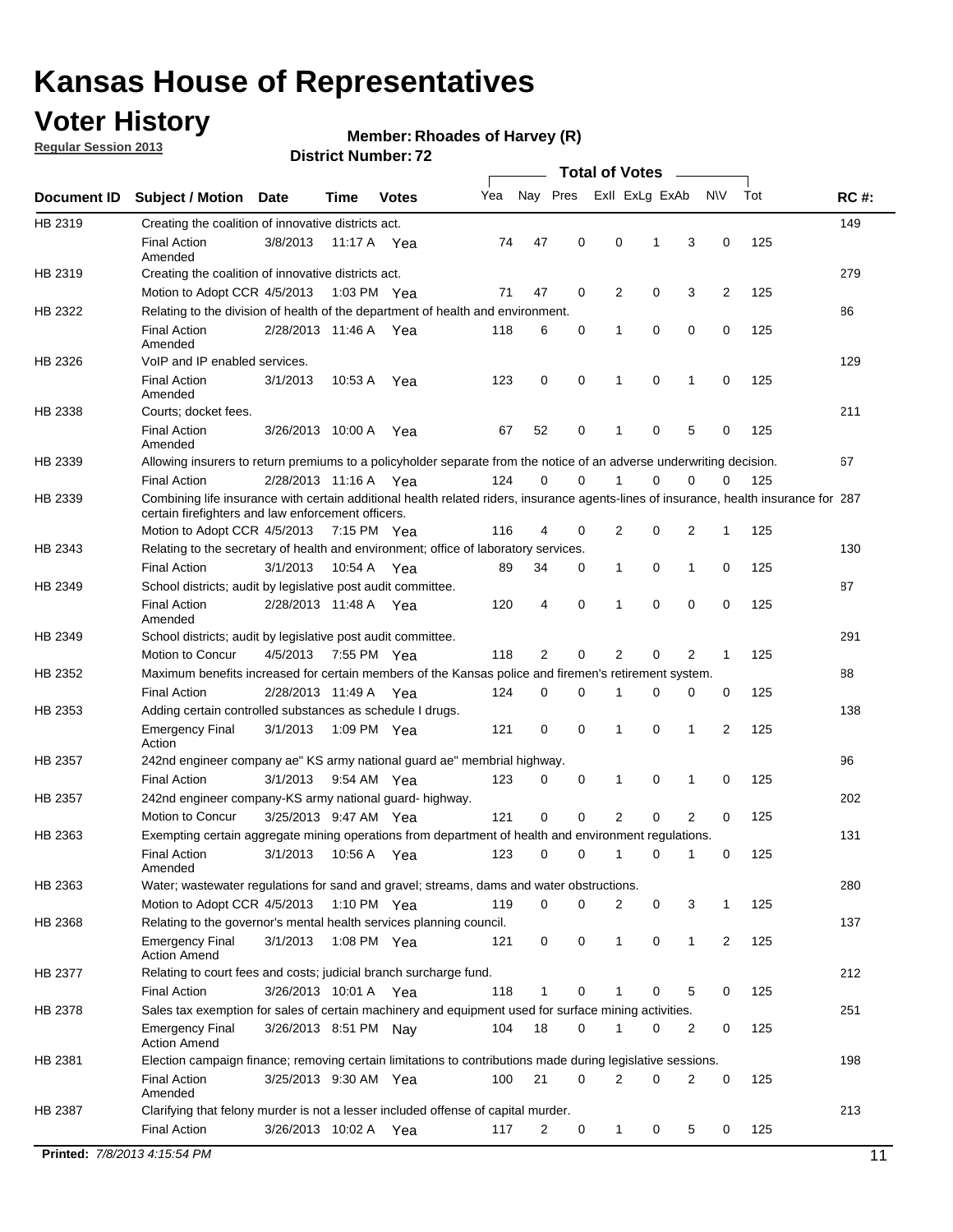## **Voter History**

**Member: Rhoades of Harvey (R)** 

**Regular Session 2013**

|                 |                                                                                                                                                                                                                                                  |                       |             |              |     |              |          | <b>Total of Votes</b> |   |   |              |     |             |
|-----------------|--------------------------------------------------------------------------------------------------------------------------------------------------------------------------------------------------------------------------------------------------|-----------------------|-------------|--------------|-----|--------------|----------|-----------------------|---|---|--------------|-----|-------------|
| Document ID     | Subject / Motion Date                                                                                                                                                                                                                            |                       | Time        | <b>Votes</b> | Yea | Nay Pres     |          | Exll ExLg ExAb        |   |   | <b>NV</b>    | Tot | <b>RC#:</b> |
| HB 2389         | Capital murder; notice of intent to seek the death penalty.                                                                                                                                                                                      |                       |             |              |     |              |          |                       |   |   |              |     | 214         |
|                 | <b>Final Action</b>                                                                                                                                                                                                                              | 3/26/2013 10:03 A     |             | Yea          | 118 | 1            | 0        | 1                     | 0 | 5 | 0            | 125 |             |
| HB 2391         | School finance; amount of tax levy authorized to finance ancillary school facilities.                                                                                                                                                            |                       |             |              |     |              |          |                       |   |   |              |     | 237         |
|                 | <b>Emergency Final</b><br><b>Action Amend</b>                                                                                                                                                                                                    | 3/26/2013 8:30 PM Yea |             |              | 64  | 57           | 0        | 1                     | 0 | 2 | 1            | 125 |             |
| HB 2391         | Senate Substitute for HB 2391 by Committee on Ways and Means - Creating the joint committee on uniform educational<br>standards oversight.                                                                                                       |                       |             |              |     |              |          |                       |   |   |              |     | 321         |
|                 | Sub Motion to Concur 6/1/2013                                                                                                                                                                                                                    |                       | 10:06 P     | Yea          | 55  | 58           | 0        | 0                     | 0 | 6 | 6            | 125 |             |
| HB 2396         | Allowing the secretary of administration to identify state owned real property as surplus property and establishing an appeals 253<br>process of such identification; also amending procedures for the disposition of state surplus real estate. |                       |             |              |     |              |          |                       |   |   |              |     |             |
|                 | <b>Emergency Final</b><br>Action Amend                                                                                                                                                                                                           | 3/26/2013 8:53 PM Yea |             |              | 122 | 0            | 0        |                       | 0 | 2 | 0            | 125 |             |
| HB 2403         | Issuing \$1,500,000,000 of pension obligation bonds to finance a portion of the unfunded actuarial liability of KPERS.                                                                                                                           |                       |             |              |     |              |          |                       |   |   |              |     | 236         |
|                 | <b>Final Action</b><br>Amended                                                                                                                                                                                                                   | 3/26/2013 8:29 PM Yea |             |              | 73  | 49           | 0        | 1                     | 0 | 2 | 0            | 125 |             |
| <b>HCR 5014</b> | Urging approval of the Presidential Permit application allowing the construction and operation of the TransCanada Keystone<br>XL Pipeline.                                                                                                       |                       |             |              |     |              |          |                       |   |   |              |     | 215         |
|                 | <b>Final Action</b>                                                                                                                                                                                                                              | 3/26/2013 10:05 A     |             | Yea          | 108 | 11           | 0        |                       | 0 | 5 | 0            | 125 |             |
| HR 6004         | Rules of House of Representatives, permanent rules of the 2013-2014 biennium.                                                                                                                                                                    |                       |             |              |     |              |          |                       |   |   |              |     | 4           |
|                 | <b>Final Action</b><br>Amended                                                                                                                                                                                                                   | 1/28/2013 11:09 A     |             | Yea          | 82  | 40           | 0        | 0                     | 0 | 3 | 0            | 125 |             |
| SB 1            | Legislative Post Audit; periodic audits of the State treasurer and the pooled money investment board.                                                                                                                                            |                       |             |              |     |              |          |                       |   |   |              |     | 216         |
|                 | <b>Final Action</b><br>Amended                                                                                                                                                                                                                   | 3/26/2013 10:06 A     |             | Yea          | 118 | 1            | 0        | 1                     | 0 | 5 | 0            | 125 |             |
| SB 16           | Kansas racketeer influenced and corrupt organization act, criminal street gangs.                                                                                                                                                                 |                       |             |              |     |              |          |                       |   |   |              |     | 217         |
|                 | <b>Final Action</b><br>Amended                                                                                                                                                                                                                   | 3/26/2013 10:12 A Yea |             |              | 74  | 45           | 0        | 1                     | 0 | 5 | 0            | 125 |             |
| SB 20           | Civil procedure; temporary restraining orders and poverty affidavits.                                                                                                                                                                            |                       |             |              |     |              |          |                       |   |   |              |     | 190         |
|                 | <b>Final Action</b><br>Amended                                                                                                                                                                                                                   | 3/22/2013 11:15 A     |             | Yea          | 119 | 0            | 0        | 2                     | 0 | 3 | 1            | 125 |             |
| SB 20           | Civil procedure; temporary restraining orders and poverty affidavits.                                                                                                                                                                            |                       |             |              |     |              |          |                       |   |   |              |     | 304         |
|                 | Motion to adopt CCR 5/9/2013                                                                                                                                                                                                                     |                       | 2:21 PM Yea |              | 119 | $\mathbf{1}$ | 0        | 1                     | 0 | 4 | 0            | 125 |             |
| SB 21           | Firearms; criminal possession of a firearm; expungement; personal and family protection act.                                                                                                                                                     |                       |             |              |     |              |          |                       |   |   |              |     | 255         |
|                 | <b>Emergency Final</b><br>Action                                                                                                                                                                                                                 | 3/26/2013 8:56 PM Yea |             |              | 119 | 3            | 0        |                       | 0 | 2 | 0            | 125 |             |
| SB 23           | Continuation of statewide tax levy for public schools.                                                                                                                                                                                           |                       |             |              |     |              |          |                       |   |   |              |     | 243         |
|                 | <b>Emergency Final</b><br><b>Action Amend</b>                                                                                                                                                                                                    | 3/26/2013 8:38 PM Yea |             |              | 122 | 0            | 0        | 1                     | 0 | 2 | 0            | 125 |             |
| <b>SB 23</b>    | School districts; sttewide tax levy for public schools; school finance amendments.                                                                                                                                                               |                       |             |              |     |              |          |                       |   |   |              |     | 296         |
|                 | Motion to Adopt CCR 4/5/2013 9:32 PM Yea                                                                                                                                                                                                         |                       |             |              | 119 | 1            | 0        | 2                     | 0 | 2 | 1            | 125 |             |
| <b>SB 24</b>    | Insurance - Risk-based capital requirements for property, casualty and life insurance companies.                                                                                                                                                 |                       |             |              |     |              |          |                       |   |   |              |     | 204         |
|                 | <b>Final Action</b>                                                                                                                                                                                                                              | 3/26/2013 9:50 AM Yea |             |              | 119 | 0            | 0        |                       | 0 | 5 | 0            | 125 |             |
| SB 25           | Insurance-Risk-based capital requirements for health organizations.                                                                                                                                                                              |                       |             |              |     |              |          |                       |   |   |              |     | 205         |
|                 | <b>Final Action</b>                                                                                                                                                                                                                              | 3/26/2013 9:51 AM Yea |             |              | 119 | 0            | 0        | 1                     | 0 | 5 | 0            | 125 |             |
| SB 27           | Eligibility of students under the military service scholarship program act.                                                                                                                                                                      |                       |             |              |     |              |          |                       |   |   |              |     | 166         |
|                 | <b>Final Action</b><br>Amended                                                                                                                                                                                                                   | 3/19/2013 10:35 A Yea |             |              | 123 | 0            | 0        |                       | 0 | 1 | 0            | 125 |             |
| SB 28           | Authorizing the division of emergency management within the adjutant general's department to accept certain real property.                                                                                                                       |                       |             |              |     |              |          |                       |   |   |              |     | 184         |
|                 | <b>Final Action</b>                                                                                                                                                                                                                              | 3/21/2013 11:22 A Yea |             |              | 121 | 0            | $\Omega$ | 1                     | 0 | 3 | $\Omega$     | 125 |             |
| SB 37           | Kansas home inspectors professional competence and financial responsibility act.                                                                                                                                                                 |                       |             |              |     |              |          |                       |   |   |              |     | 218         |
|                 | <b>Final Action</b>                                                                                                                                                                                                                              | 3/26/2013 10:14 A Nay |             |              | 102 | 17           | 0        | 1                     | 0 | 5 | 0            | 125 |             |
| SB 51           | Health insurance coverage for bankers association.                                                                                                                                                                                               |                       |             |              |     |              |          |                       |   |   |              |     | 189         |
|                 | <b>Final Action</b>                                                                                                                                                                                                                              | 3/22/2013 11:14 A Yea |             |              | 119 | 0            | 0        | 2                     | 0 | 3 | $\mathbf{1}$ | 125 |             |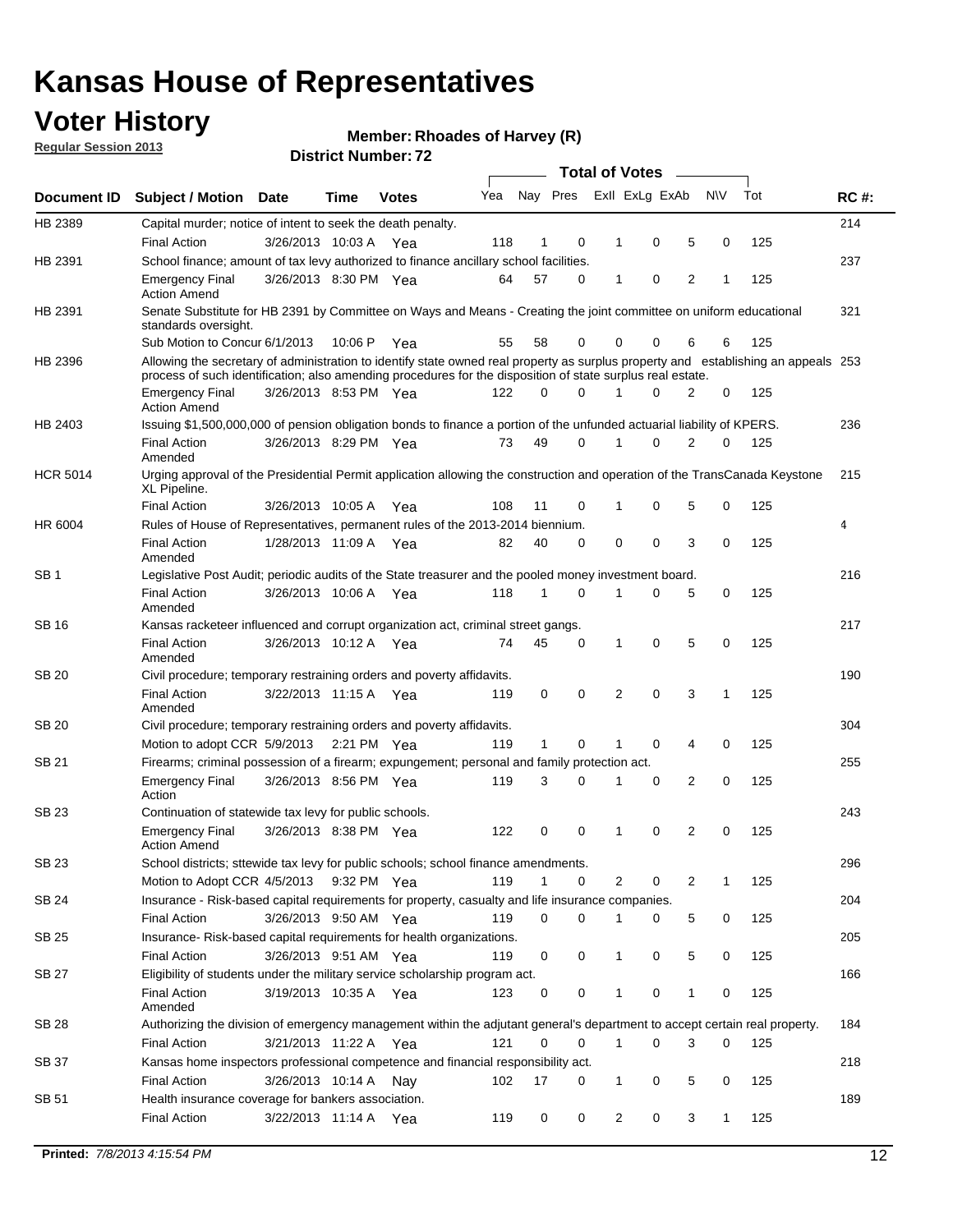## **Voter History**

**Regular Session 2013**

**Member: Rhoades of Harvey (R)** 

| Document ID  | <b>Subject / Motion Date</b>                                                                                                                                                                                                                                                                                                                                                                                          | Time                  | <b>Votes</b> | Yea | Nay Pres |             | Exll ExLg ExAb |   |                | <b>NV</b> | Tot | <b>RC#:</b> |
|--------------|-----------------------------------------------------------------------------------------------------------------------------------------------------------------------------------------------------------------------------------------------------------------------------------------------------------------------------------------------------------------------------------------------------------------------|-----------------------|--------------|-----|----------|-------------|----------------|---|----------------|-----------|-----|-------------|
| SB 52        | Mortgage interest rate cap increase.                                                                                                                                                                                                                                                                                                                                                                                  |                       |              |     |          |             |                |   |                |           |     | 238         |
|              | <b>Emergency Final</b><br>Action                                                                                                                                                                                                                                                                                                                                                                                      | 3/26/2013 8:32 PM Yea |              | 120 | 2        | 0           |                | 0 | 2              | 0         | 125 |             |
| SB 56        | Transferring the recognition of county fair associations from the secretary of agriculture to the board of county<br>commissioners.                                                                                                                                                                                                                                                                                   |                       |              |     |          |             |                |   |                |           |     | 191         |
|              | <b>Final Action</b><br>Amended                                                                                                                                                                                                                                                                                                                                                                                        | 3/22/2013 11:21 A     | Yea          | 119 | 0        | 0           | 2              | 0 | 3              | 1         | 125 |             |
| SB 57        | Substitute for SB 57 by Committee on Agriculture - Agriculture; powers and duties of the department of agriculture relating to<br>poultry improvement plan and domesticated deer.                                                                                                                                                                                                                                     |                       |              |     |          |             |                |   |                |           |     | 192         |
|              | Final Action Sub Bill 3/22/2013 11:24 A Yea<br>Amended                                                                                                                                                                                                                                                                                                                                                                |                       |              | 79  | 40       | 0           | 2              | 0 | 3              | 1         | 125 |             |
| SB 57        | Substitute for SB 57 by Committee on Agriculture - Agriculture; powers and duties of the department of agriculture relating to<br>poultry improvement plan, stockyards and domesticated deer.                                                                                                                                                                                                                         |                       |              |     |          |             |                |   |                |           |     | 262         |
|              | Motion to adopt CCR 4/4/2013 2:18 PM Yea                                                                                                                                                                                                                                                                                                                                                                              |                       |              | 80  | 42       | 0           |                | 0 | $\overline{2}$ | 0         | 125 |             |
| SB 58        | Sentencing for unlawful manufacturing of controlled substances.                                                                                                                                                                                                                                                                                                                                                       |                       |              |     |          |             |                | 0 | 5              | 0         |     | 219         |
|              | <b>Final Action</b><br>Attorney general; reward for information.                                                                                                                                                                                                                                                                                                                                                      | 3/26/2013 10:15 A     | Yea          | 119 | 0        | 0           | 1              |   |                |           | 125 | 193         |
| SB 59        | <b>Final Action</b>                                                                                                                                                                                                                                                                                                                                                                                                   | 3/22/2013 11:25 A     |              | 119 | 0        | 0           | 2              | 0 | 3              | 1         | 125 |             |
| SB 62        |                                                                                                                                                                                                                                                                                                                                                                                                                       |                       | Yea          |     |          |             |                |   |                |           |     | 163         |
|              | Making gas pipeline safety terminology consistent with federal regulations.<br><b>Final Action</b>                                                                                                                                                                                                                                                                                                                    | 3/19/2013 10:32 A     |              |     |          | 0           | 1              | 0 | 1              | 0         | 125 |             |
|              |                                                                                                                                                                                                                                                                                                                                                                                                                       |                       | Yea          | 123 | 0        |             |                |   |                |           |     | 246         |
| SB 63        | Elections; voting crimes, penalties and prosecution.<br><b>Emergency Final</b><br><b>Action Amend</b>                                                                                                                                                                                                                                                                                                                 | 3/26/2013 8:42 PM Yea |              | 69  | 53       | $\mathbf 0$ | 1              | 0 | $\overline{2}$ | 0         | 125 |             |
| <b>SB 68</b> | Driver's license examinations; locations.                                                                                                                                                                                                                                                                                                                                                                             |                       |              |     |          |             |                |   |                |           |     | 220         |
|              | <b>Final Action</b>                                                                                                                                                                                                                                                                                                                                                                                                   | 3/26/2013 10:16 A     | Yea          | 116 | 3        | 0           | 1              | 0 | 5              | 0         | 125 |             |
| SB 69        | Motor vehicles; vehicle registration and license plates.                                                                                                                                                                                                                                                                                                                                                              |                       |              |     |          |             |                |   |                |           |     | 167         |
|              | <b>Final Action</b>                                                                                                                                                                                                                                                                                                                                                                                                   | 3/19/2013 10:37 A     | Yea          | 117 | 6        | 0           | 1              | 0 | 1              | 0         | 125 |             |
| SB 74        | Prison-made goods act; prohibiting prisoner production of manufactured or modular homes.                                                                                                                                                                                                                                                                                                                              |                       |              |     |          |             |                |   |                |           |     | 221         |
|              | <b>Final Action</b>                                                                                                                                                                                                                                                                                                                                                                                                   | 3/26/2013 10:19 A     | Yea          | 87  | 32       | 0           | 1              | 0 | 5              | 0         | 125 |             |
| SB 75        | Record requirements and civil penalties relating to sales of plastic bulk merchandise containers.                                                                                                                                                                                                                                                                                                                     |                       |              |     |          |             |                |   |                |           |     | 222         |
|              | Final Action                                                                                                                                                                                                                                                                                                                                                                                                          | 3/26/2013 10:21 A     | Yea          | 101 | 18       | 0           | 1              | 0 | 5              | 0         | 125 |             |
| SB 81        | Open records; requests for criminal justice information; restriction of certain officials' information from publicly accessible<br>records.                                                                                                                                                                                                                                                                           |                       |              |     |          |             |                |   |                |           |     | 194         |
|              | <b>Final Action</b><br>Amended                                                                                                                                                                                                                                                                                                                                                                                        | 3/22/2013 11:27 A     | Yea          | 119 | 0        | 0           | 2              | 0 | 3              | 1         | 125 |             |
| SB 83        | House Substitute for SB 83 by Committee on Taxation - Income tax deductions and modifications; severance tax; sales tax;<br>delinquent tax liabilities.                                                                                                                                                                                                                                                               |                       |              |     |          |             |                |   |                |           |     | 187         |
|              | Final Action Sub Bill 3/21/2013 11:30 A Yea                                                                                                                                                                                                                                                                                                                                                                           |                       |              | 96  | 25       | 0           | 1              | 0 | 3              | 0         | 125 |             |
| SB 83        | House Substitute for SB 83 by Committee on Taxation--Income tax deductions and modifications; severance tax; sales tax and 260<br>compensating use tax, preseumptions relating to nexus; property tax, exemptions, new automobile manufacturinge property;<br>taxation of watercraft; leased commercial and industrial property appeals; correction of clerical errors.<br>Motion to adopt CCR $4/3/2013$ 10:35 A Yea |                       |              | 104 | 15       | 0           | $\mathbf{1}$   | 0 | 3              | 2         | 125 |             |
| <b>SB 84</b> | House Substitute for SB 84 by Committee on Taxation - Reduction to state income tax rates based on selected actual state                                                                                                                                                                                                                                                                                              |                       |              |     |          |             |                |   |                |           |     | 188         |
|              | general fund receipts computations; distribution of revenues from sales and compensating use tax; reduction of<br>Final Action Sub Bill 3/21/2013 11:34 A Yea                                                                                                                                                                                                                                                         |                       |              | 82  | 39       | $\Omega$    |                | 0 | 3              | $\Omega$  | 125 |             |
|              | Amended                                                                                                                                                                                                                                                                                                                                                                                                               |                       |              |     |          |             |                |   |                |           |     |             |
| SB 84        | House Substitute for SB 84 -- Reduction to state income tax rates based on selected actual state general fund receipts<br>computations; reduction of itemized deductions.                                                                                                                                                                                                                                             |                       |              |     |          |             |                |   |                |           |     | 317         |
|              | Motion to adopt CCR 5/28/2013 2:32 PM Nav                                                                                                                                                                                                                                                                                                                                                                             |                       |              | 42  | 71       | 0           | 1              | 0 | 9              | 2         | 125 |             |
| SB 84        | House Substitute for SB 84 -- Reduction to state income tax rates based on selected actual state general fund receipts<br>computations; reduction of itemized deductions.                                                                                                                                                                                                                                             |                       |              |     |          | 0           |                |   | 9              | 3         |     | 319         |
|              | Motion to adopt CCR 5/30/2013 9:14 PM Nay                                                                                                                                                                                                                                                                                                                                                                             |                       |              | 18  | 94       |             |                | 0 |                |           | 125 | 175         |
| SB 85        | Motor vehicle insurance; providing proof of insurance by cellular phone or portable electronic device.<br>Final Action                                                                                                                                                                                                                                                                                                | 3/20/2013 10:25 A Yea |              | 123 | 0        | $\Omega$    |                | 0 | 1              | 0         | 125 |             |
|              |                                                                                                                                                                                                                                                                                                                                                                                                                       |                       |              |     |          |             |                |   |                |           |     |             |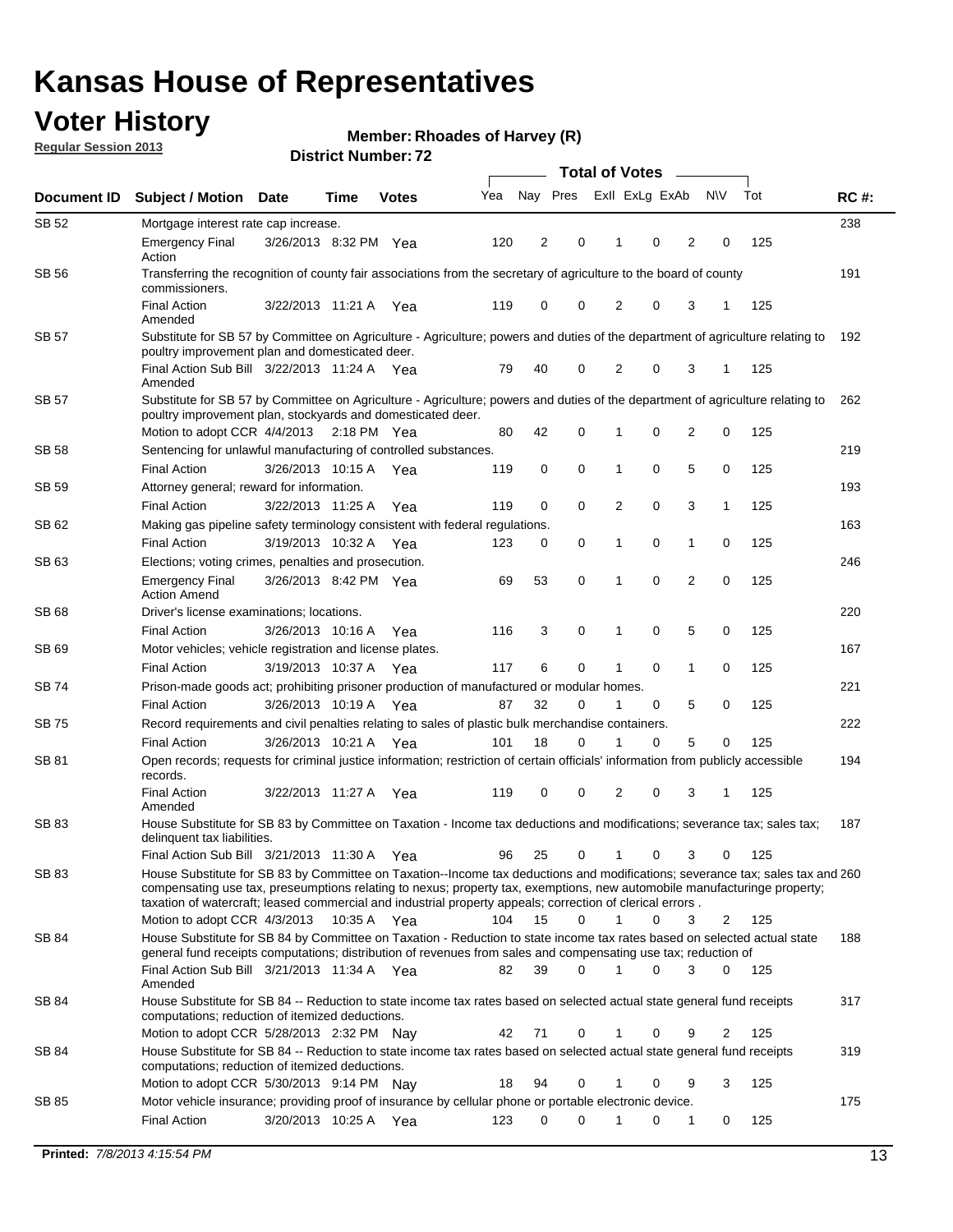## **Voter History**

**Regular Session 2013**

**Member: Rhoades of Harvey (R)** 

|                    |                                                                                                       | 2 <i>ו</i> . וסעווואדו או ואכו ע | <b>Total of Votes</b> |              |     |              |              |  |                |                |                |              |     |             |
|--------------------|-------------------------------------------------------------------------------------------------------|----------------------------------|-----------------------|--------------|-----|--------------|--------------|--|----------------|----------------|----------------|--------------|-----|-------------|
| <b>Document ID</b> | <b>Subject / Motion</b>                                                                               | <b>Date</b>                      | <b>Time</b>           | <b>Votes</b> | Yea |              | Nay Pres     |  |                | Exll ExLg ExAb |                | <b>NV</b>    | Tot | <b>RC#:</b> |
| <b>SB 88</b>       | Increasing the children's advocacy center assessment fee.                                             |                                  |                       |              |     |              |              |  |                |                |                |              |     | 223         |
|                    | <b>Final Action</b><br>Amended                                                                        | 3/26/2013 10:22 A Yea            |                       |              | 118 | $\mathbf{1}$ | 0            |  | $\mathbf 1$    | 0              | 5              | 0            | 125 |             |
| SB 96              | Motor vehicles; counties with multiple registration facilities; additional registration fee.          |                                  |                       |              |     |              |              |  |                |                |                |              |     | 224         |
|                    | <b>Final Action</b><br>Amended                                                                        | 3/26/2013 10:24 A                |                       | Yea          | 106 | 12           | 0            |  | 1              | 0              | 5              | 1            | 125 |             |
| SB 96              | Additional motor vehicle registration fees.                                                           |                                  |                       |              |     |              |              |  |                |                |                |              |     | 263         |
|                    | Motion to adopt CCR 4/4/2013                                                                          |                                  | 2:21 PM Yea           |              | 114 | 8            | 0            |  | 1              | 0              | $\overline{2}$ | 0            | 125 |             |
| SB 102             | Requiring the state treasurer to provide a list of daily deposits to the secretary of administration. |                                  |                       |              |     |              |              |  |                |                |                |              |     | 195         |
|                    | <b>Final Action</b><br>Amended                                                                        | 3/22/2013 11:28 A                |                       | Yea          | 119 | 0            | 0            |  | 2              | 0              | 3              | 1            | 125 |             |
| SB 102             | Enacting the second amendment protection act.                                                         |                                  |                       |              |     |              |              |  |                |                |                |              |     | 295         |
|                    | Motion to Adopt CCR 4/5/2013                                                                          |                                  | 9:20 PM Yea           |              | 96  | 24           | 0            |  | $\overline{2}$ | 0              | $\overline{2}$ | 1            | 125 |             |
| SB 111             | Establishing Native American legislative day at the capitol; awarding of high school diplomas.        |                                  |                       |              |     |              |              |  |                |                |                |              |     | 245         |
|                    | <b>Emergency Final</b><br><b>Action Amend</b>                                                         | 3/26/2013 8:41 PM Yea            |                       |              | 122 | 0            | $\Omega$     |  |                | 0              | $\overline{2}$ | 0            | 125 |             |
| SB 113             | Credit unions; changes in certain loan limitations.                                                   |                                  |                       |              |     |              |              |  |                |                |                |              |     | 234         |
|                    | <b>Emergency Final</b><br>Action                                                                      | 3/26/2013 8:25 PM Yea            |                       |              | 122 | 0            | 0            |  | 1              | $\mathbf 0$    | $\overline{2}$ | $\mathbf 0$  | 125 |             |
| <b>SB 118</b>      | Relating to law enforcement reporting and investigation of missing persons.                           |                                  |                       |              |     |              |              |  |                |                |                |              |     | 225         |
|                    | <b>Final Action</b>                                                                                   | 3/26/2013 10:25 A                |                       | Yea          | 119 | 0            | 0            |  | 1              | 0              | 5              | 0            | 125 |             |
| SB 120             | Enacting the Kansas farmers' market promotion act.                                                    |                                  |                       |              |     |              |              |  |                |                |                |              |     | 196         |
|                    | <b>Final Action</b><br>Amended                                                                        | 3/22/2013 11:31 A                |                       | Nav          | 68  | 51           | 0            |  | 2              | $\mathbf 0$    | 3              | 1            | 125 |             |
| SB 122             | Kansas administrative procedure act; service of order or notice.                                      |                                  |                       |              |     |              |              |  |                |                |                |              |     | 226         |
|                    | <b>Final Action</b><br>Amended                                                                        | 3/26/2013 10:26 A                |                       | Yea          | 119 | 0            | 0            |  | 1              | 0              | 5              | 0            | 125 |             |
| SB 122             | Elections; unauthorized voting disclosures.                                                           |                                  |                       |              |     |              |              |  |                |                |                |              |     | 286         |
|                    | Motion to Adopt CCR 4/5/2013                                                                          |                                  | 6:23 PM               | Yea          | 89  | 31           | 0            |  | 2              | 0              | $\overline{2}$ | $\mathbf{1}$ | 125 |             |
| SB 124             | Amending the Kansas restraint of trade act.                                                           |                                  |                       |              |     |              |              |  |                |                |                |              |     | 227         |
|                    | <b>Final Action</b><br>Amended                                                                        | 3/26/2013 10:27 A                |                       | Yea          | 116 | 2            | 1            |  | 1              | $\mathbf 0$    | 5              | $\mathbf 0$  | 125 |             |
| SB 124             | Amending the Kansas restraint of trade act.                                                           |                                  |                       |              |     |              |              |  |                |                |                |              |     | 273         |
|                    | Motion to Adopt CCR 4/5/2013                                                                          |                                  | 11:06 A               | Yea          | 97  | 23           | 0            |  | 2              | 0              | $\overline{2}$ | 1            | 125 |             |
| SB 128             | Career technical education incentive program amendments.                                              |                                  |                       |              |     |              |              |  |                |                |                |              |     | 168         |
|                    | <b>Final Action</b><br>Amended                                                                        | 3/19/2013 10:39 A                |                       | Yea          | 123 | 0            | 0            |  | 1              | 0              | 1              | 0            | 125 |             |
| SB 129             | Bank commissioner; certain fees and hearing costs.                                                    |                                  |                       |              |     |              |              |  |                |                |                |              |     | 254         |
|                    | <b>Emergency Final</b><br><b>Action Amend</b>                                                         | 3/26/2013 8:55 PM Yea            |                       |              | 110 | 12           | 0            |  | 1              | 0              | 2              | 0            | 125 |             |
| SB 129             | Mortgage interest rate cap increase.                                                                  |                                  |                       |              |     |              |              |  |                |                |                |              |     | 272         |
|                    | Motion to Adopt CCR 4/5/2013                                                                          |                                  | 10:42 A Yea           |              | 121 | $\mathbf 0$  | 0            |  | 2              | 0              | $\overline{2}$ | 0            | 125 |             |
| SB 135             | Transferring boiler inspection duties from the department of labor to the state fire marshal.         |                                  |                       |              |     |              |              |  |                |                |                |              |     | 228         |
|                    | <b>Final Action</b>                                                                                   | 3/26/2013 10:28 A Yea            |                       |              | 114 | 5            | 0            |  | $\mathbf{1}$   | 0              | 5              | 0            | 125 |             |
| SB 136             | Providing veterans designation on driver's licenses and nondriver identification cards.               |                                  |                       |              |     |              |              |  |                |                |                |              |     | 244         |
|                    | <b>Emergency Final</b><br><b>Action Amend</b>                                                         | 3/26/2013 8:39 PM Yea            |                       |              | 119 | 3            | 0            |  | $\mathbf{1}$   | 0              | $\overline{2}$ | 0            | 125 |             |
| SB 139             | Kansas money transmitter act.                                                                         |                                  |                       |              |     |              |              |  |                |                |                |              |     | 229         |
|                    | <b>Final Action</b>                                                                                   | 3/26/2013 10:30 A Yea            |                       |              | 117 | $\mathbf{1}$ | $\mathbf{1}$ |  | $\mathbf{1}$   | 0              | 5              | 0            | 125 |             |
| SB 142             | Abortion; concerning civil actions related to abortion.                                               |                                  |                       |              |     |              |              |  |                |                |                |              |     | 241         |
|                    | Emergency Final<br>Action                                                                             | 3/26/2013 8:36 PM Yea            |                       |              | 89  | 33           | 0            |  | 1              | 0              | $\overline{2}$ | 0            | 125 |             |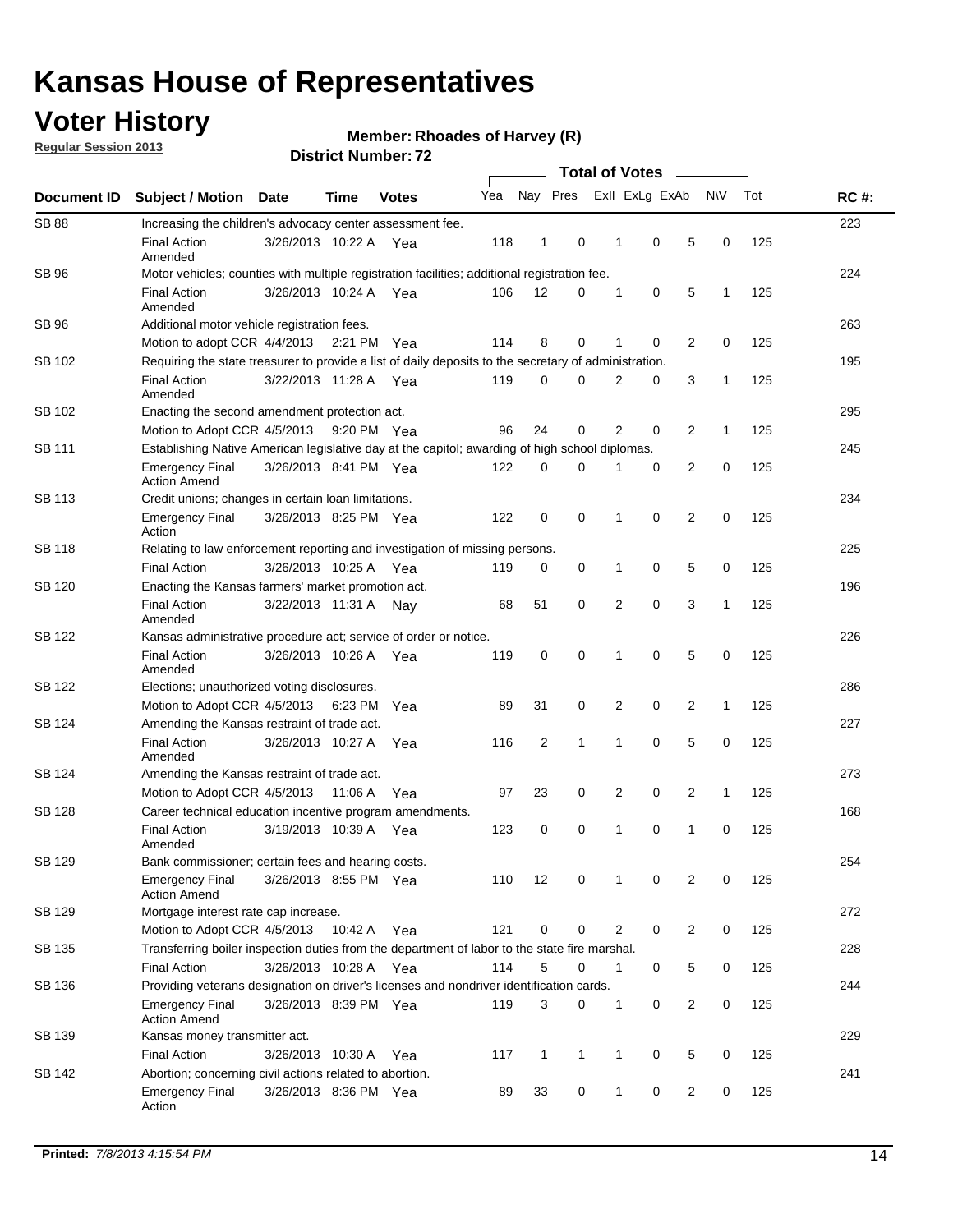## **Voter History**

**Member: Rhoades of Harvey (R)** 

**Regular Session 2013**

| Document ID     |                                                                                                                                                                                                       |                                                                                         |             |              |     |          | <b>Total of Votes</b> |   |                | $\sim$         |           |     | <b>RC#:</b> |  |
|-----------------|-------------------------------------------------------------------------------------------------------------------------------------------------------------------------------------------------------|-----------------------------------------------------------------------------------------|-------------|--------------|-----|----------|-----------------------|---|----------------|----------------|-----------|-----|-------------|--|
|                 | <b>Subject / Motion Date</b>                                                                                                                                                                          |                                                                                         | Time        | <b>Votes</b> | Yea | Nay Pres |                       |   | Exll ExLg ExAb |                | <b>NV</b> | Tot |             |  |
| <b>SB 149</b>   |                                                                                                                                                                                                       | Drug screening for recipients of cash assistance and unemployment benefits.             |             |              |     |          |                       |   |                |                |           |     |             |  |
|                 | <b>Emergency Final</b><br><b>Action Amend</b>                                                                                                                                                         | 3/26/2013 8:33 PM Yea                                                                   |             |              | 106 | 16       | 0                     | 1 | 0              | 2              | 0         | 125 |             |  |
| SB 164          | Relating to the director of vehicles regulating providers of motor vehicle functions.                                                                                                                 |                                                                                         |             |              |     |          |                       |   |                |                |           |     | 247         |  |
|                 | <b>Emergency Final</b><br><b>Action Amend</b>                                                                                                                                                         | 3/26/2013 8:43 PM Yea                                                                   |             |              | 117 | 5        | 0                     | 1 | 0              | 2              | 0         | 125 |             |  |
| SB 164          | Relating to the director of vehicles regulating providers of motor vehicle functions.                                                                                                                 |                                                                                         |             |              |     |          |                       |   |                |                |           |     | 268         |  |
|                 |                                                                                                                                                                                                       | 0<br>Motion to adopt CCR 4/4/2013<br>9<br>0<br>1<br>2<br>2<br>125<br>5:32 PM Yea<br>111 |             |              |     |          |                       |   |                |                |           |     |             |  |
| SB 166          | Insurers supervision, rehabilitation and liquidation act; derivatives.                                                                                                                                |                                                                                         |             |              |     |          |                       |   |                |                |           |     | 206         |  |
|                 | <b>Final Action</b>                                                                                                                                                                                   | 3/26/2013 9:52 AM Yea                                                                   |             |              | 119 | 0        | 0                     | 1 | 0              | 5              | 0         | 125 |             |  |
| SB 168          | Limiting nuisance actions against certain agricultural activities.                                                                                                                                    |                                                                                         |             |              |     |          |                       |   |                |                |           |     | 169         |  |
|                 | <b>Final Action</b><br>Amended                                                                                                                                                                        | 3/19/2013 10:40 A Yea                                                                   |             |              | 111 | 12       | 0                     | 1 | 0              | 1              | 0         | 125 |             |  |
| SB 168          | Limiting nuisance actions against certain agricultural activities.                                                                                                                                    |                                                                                         |             |              |     |          |                       |   |                |                |           |     | 264         |  |
|                 | Motion to adopt CCR 4/4/2013                                                                                                                                                                          |                                                                                         |             | 2:30 PM Yea  | 110 | 12       | 0                     | 1 | 0              | 2              | 0         | 125 |             |  |
| <b>SB 171</b>   | School districts; amendments to Kansas uniform financial accounting and reporting act.                                                                                                                |                                                                                         |             |              |     |          |                       |   |                |                |           |     | 248         |  |
|                 | <b>Emergency Final</b><br><b>Action Amend</b>                                                                                                                                                         | 3/26/2013 8:44 PM Yea                                                                   |             |              | 122 | 0        | 0                     | 1 | 0              | 2              | 0         | 125 |             |  |
| SB 171          | School districts; amendments to Kansas uniform financial accounting and reporting act.                                                                                                                |                                                                                         |             |              |     |          |                       |   |                |                |           | 285 |             |  |
|                 | Motion to Adopt CCR 4/5/2013                                                                                                                                                                          |                                                                                         | 6:19 PM Yea |              | 63  | 57       | 0                     | 2 | 0              | 2              |           |     |             |  |
| SB 171          | Appropriations for FY 2013, FY 2014, FY 2015, FY 2016, FY 2017 and FY 2018 for various state agencies; capital<br>improvement projects; claims against the state.                                     |                                                                                         |             |              |     |          |                       |   |                |                |           | 320 |             |  |
|                 | Motion to adopt CCR 6/1/2013 4:30 PM Yea                                                                                                                                                              |                                                                                         |             |              | 63  | 51       | 0                     | 0 | 0              | 8              | 3         | 125 |             |  |
| SB 187          | Establishing the workers compensation and employment security boards nominating committee; administrative law judge<br>appointment; workers compensation appeals board.                               |                                                                                         |             |              |     |          |                       |   |                |                |           |     | 242         |  |
|                 | <b>Emergency Final</b><br><b>Action Amend</b>                                                                                                                                                         | 3/26/2013 8:37 PM Yea                                                                   |             |              | 88  | 34       | 0                     | 1 | 0              | 2              | 0         | 125 |             |  |
| SB 187          | Amending workers compensation law provisions; establishing the workers compensation and employment security boards<br>nominating committee; notice requirements; workplace health and safety program. |                                                                                         |             |              |     |          |                       |   |                |                |           |     | 274         |  |
|                 | Motion to Adopt CCR 4/5/2013 11:26 A Yea                                                                                                                                                              |                                                                                         |             |              | 89  | 31       | 0                     | 2 | 0              | 3              | 0         | 125 |             |  |
| SB 199          | University of Kansas medical center; midwest center for stem cell therapy.                                                                                                                            |                                                                                         |             |              |     |          |                       |   |                |                |           |     | 235         |  |
|                 | <b>Emergency Final</b><br><b>Action Amend</b>                                                                                                                                                         | 3/26/2013 8:26 PM Yea                                                                   |             |              | 90  | 32       | 0                     | 1 | 0              | 2              | 0         | 125 |             |  |
| SB 199          | Health care; stem cell therapy and unused medications.                                                                                                                                                |                                                                                         |             |              |     |          |                       |   |                |                |           |     | 290         |  |
|                 | Motion to Adopt CCR 4/5/2013                                                                                                                                                                          |                                                                                         | 7:52 PM Yea |              | 90  | 30       | 0                     | 2 | 0              | $\overline{2}$ | 1         | 125 |             |  |
| SB 216          | Allowing a public building commission to acquire land for a municipal university similar to what such commission is currently<br>allowed to do for any state university.                              |                                                                                         |             |              |     |          |                       |   |                |                |           |     | 185         |  |
|                 | <b>Final Action</b>                                                                                                                                                                                   | 3/21/2013 11:23 A Yea                                                                   |             |              | 121 | 0        | 0                     | 1 | 0              | 3              | 0         | 125 |             |  |
| SB 246          | Reconciling amendments to certain statutes.                                                                                                                                                           |                                                                                         |             |              |     |          |                       |   |                |                |           |     | 315         |  |
|                 | <b>Emergency Final</b><br>Action                                                                                                                                                                      | 5/23/2013 2:14 PM Yea                                                                   |             |              | 111 | 0        | 0                     | 1 | 0              | 8              | 5         | 125 |             |  |
| <b>SCR 1604</b> | Joint rules for the Senate and House of Representatives, 2013-2014.                                                                                                                                   |                                                                                         |             |              |     |          |                       |   |                |                |           |     | 5           |  |
|                 | <b>Final Action</b><br>Amended                                                                                                                                                                        | 1/28/2013 11:12 A Yea                                                                   |             |              | 81  | 41       | 0                     | 0 | 0              | 3              | 0         | 125 |             |  |
| <b>SCR 1606</b> |                                                                                                                                                                                                       | Honoring pregnancy maintenance resource centers.                                        |             |              |     |          |                       |   |                |                |           | 240 |             |  |
|                 | <b>Emergency Final</b><br>Action                                                                                                                                                                      | 3/26/2013 8:34 PM Yea                                                                   |             |              | 122 | 0        | 0                     | 1 | 0              | 2              | 0         | 125 |             |  |